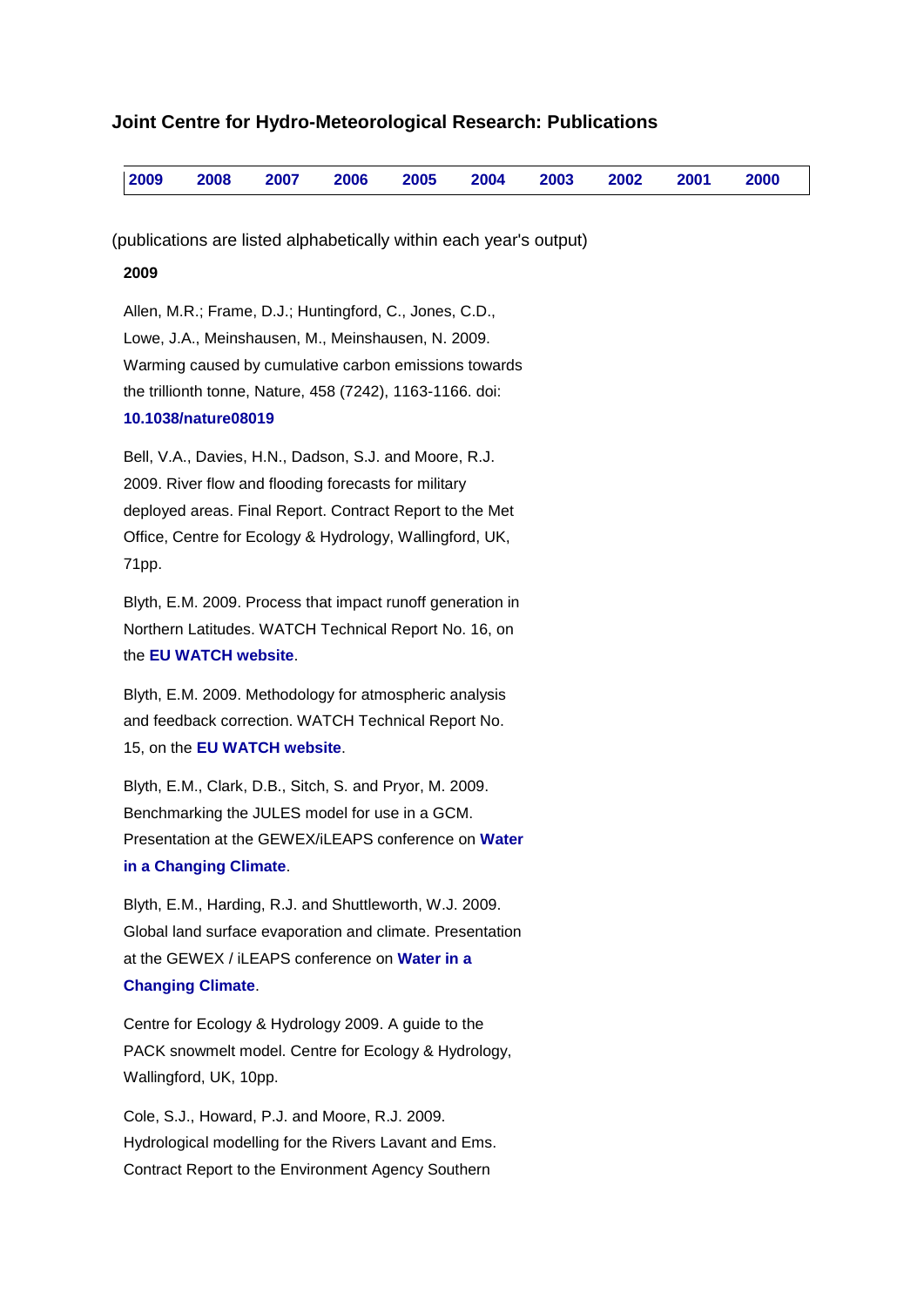Region, Centre for Ecology & Hydrology, Wallingford, UK, 109pp.

Cole, S.J. and Moore, R.J. 2009. Distributed hydrological modelling using weather radar in gauged and ungauged basins. Advances in Water Resources, 32, 1107-1120.

Cole, S.J. and Moore, R.J. 2009. Hydrological modelling for the rivers Lavant and Ems: Interim Report. Centre for Ecology & Hydrology, Version 1.1, June 2009, 52pp.

Cole, S. J., Robson, A.J., Bell, V.A. and Moore, R.J. 2009. Model initialisation, data assimilation and probabilistic flood forecasting for distributed hydrological models. Geophysical Research Abstracts, 11, EGU2009-8048-3.

Davies, H.N and Bell, V.A. 2009. Assessment of methods for extracting low resolution river networks from high resolution digital data. Hydrol. Sci. J., 54(1), 17-28

de Rosnay, P., Drusch, M., Boone, A., Balsamo, G., Decharme, B., Harris, P., Kerr, Y., Pellarin, T., Polcher, J., Wigneron, J.-P. 2009. AMMA Land Surface Model Intercomparison experiment coupled to the Community Microwave Emission Model: ALMIP-MEM. Journal of Geophysical Research, 114 (D05108), 18 pp., doi: **[10.1029/2008JD010724](http://dx.doi.org/10.1088/1748-9326/4/1/014012)**

Houldcroft, C.J., Grey, W.M.F., Barnsley, M.J., Taylor, C.M. and Los, S.O. 2009. New vegetation albedo parameters and global fields of background albedo derived from MODIS for use in a climate model, J. Hydromet., 10, 183-198.

Huntingford, C., Lowe, J.A., Booth, B.B.B., Jones, C.D., Harris, G.R., Gohar, L.K., Meir, P. 2009. Contributions of carbon cycle uncertainty to future climate projection spread. Tellus B, 61B, 355-360. **[10.1111/j.1600-](http://dx.doi.org/10.1111/j.1600-0889.2009.00414.x) [0889.2009.00414.x](http://dx.doi.org/10.1111/j.1600-0889.2009.00414.x)**

Kay, A.L., Davies, H.N., Bell, V.A. and Jones, R.G. 2009. Comparison of uncertainty sources for climate change impacts: flood frequency in England. Climatic Change, 92(1-2), 41-63, doi: **[10.1007/s10584-008-9471-4](http://dx.doi.org/10.1007/s10584-008-9471-4)**.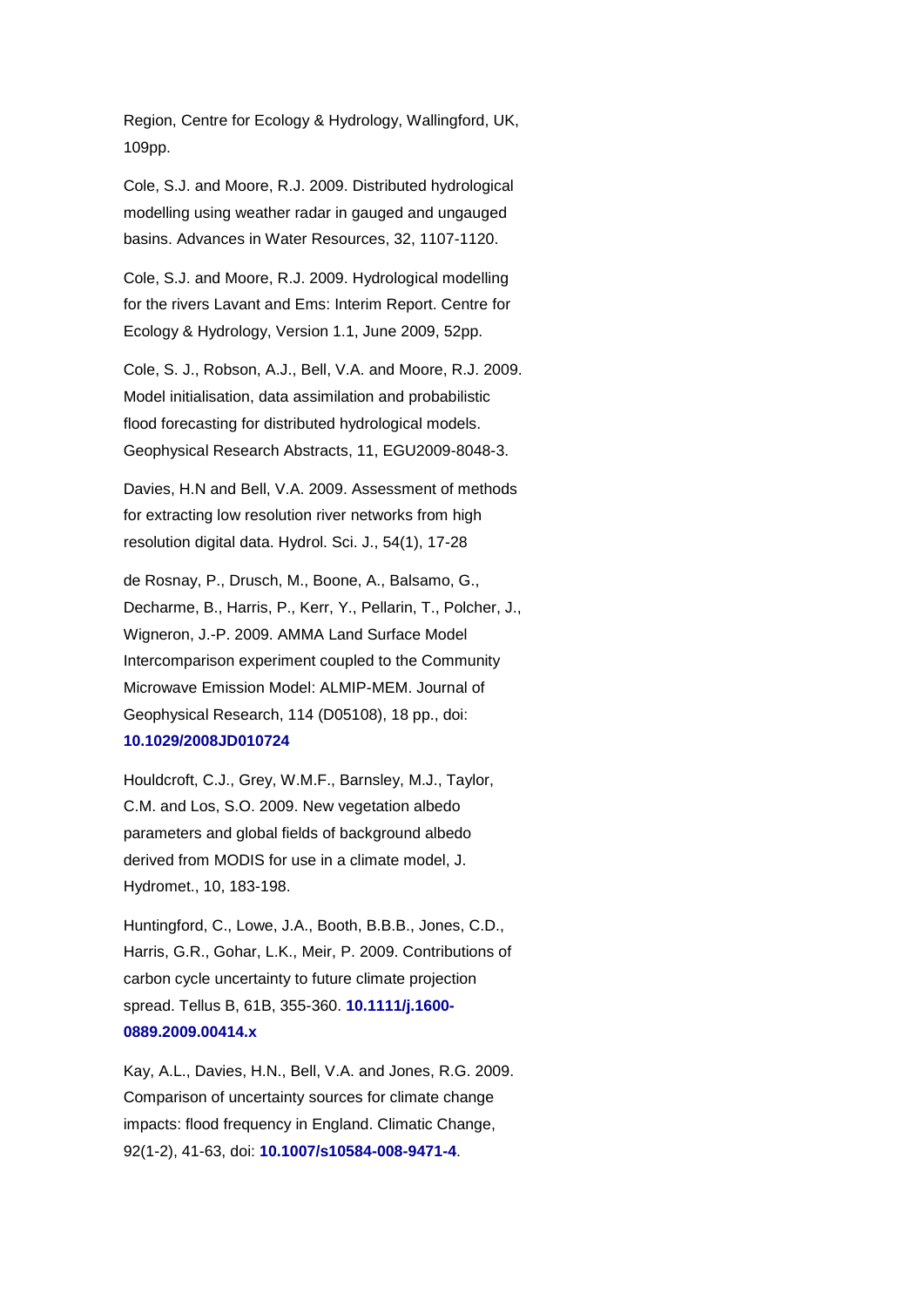Lowe, J.A., Huntingford, C., Raper, S.C.B., Jones, C.D., Liddicoat, S. K., Gohar, L.K. 2009. How difficult is it to recover from dangerous levels of global warming? Environmental Research Letters, 4, 014012. 9, pp. doi: **[10.1088/1748-9326/4/1/014012](http://dx.doi.org/10.1088/1748-9326/4/1/014012)**

Mahli, Y., Aragao, L., Galbraith, D., Huntingford, C., Fisher, R., Zelazowski, P., Sitch, S., McSweeney, C., Meir, P. 2009. Exploring the likelihood and mechanism of a climate-change induced dieback of the Amazon rainforest. PNAS, doi: **[10.1073/pnas.0804619106](http://dx.doi.org/10.1073/pnas.0804619106)**

Mercado, L.M., Bellouin, N., Sitch, S., Boucher, O., Huntingford, C., Wild, M. and Cox, P.M. 2009. Impact of changes in diffuse radiation on the global land carbon sink, Nature, 458, 1014-1017. doi: **[10.1038/nature07949](http://dx.doi.org/10.1038/nature07949)**

Mercado, L.M. Lloyd, J., Dolman, A.J., Sitch, S. and Patiño, S. 2009. Modelling basin-wide variations in Amazon forest productivity – Part 1: Model calibration, evaluation and upscaling functions for canopy photosynthesis. Biogeosciences, 6, 1247-1272.

Piao, S., Fang, J., Ciais, P., Peylin, P., Huang, Y., Sitch, S., Wang, T. 2009. The carbon balance of terrestrial ecosystems in China. Nature, 458, 1009-1013 (23 April 2009) doi: **[10.1038/nature07944](http://dx.doi.org/10.1038/nature07944)** Letter

Roberts, N., Cole, S.J., Forbes, R., Moore, R.J. and Boswell, D. 2009. Use of high-resolution NWP rainfall and river flow forecasts for advanced warning of the Carlisle flood. Meteorol. Appl., 16, 23-24. doi: **[10.1002/met.94](http://dx.doi.org/10.1002/met.94)**

Robson, A.J. and Moore, R.J. 2009. Midlands Catchment Runoff Model: Model Description and User Guide. Version 1.0, February 2009, Centre for Ecology & Hydrology, Wallingford, UK, 31pp.

Sene, K., Weerts, A., Beven, K., Moore, R.J., Whitlow, C. and Young, P. 2009. Risk-based probabilistic fluvial flood forecasting for integrated catchment models. Phase 1 Report. Environment Agency Science Report – SR SC080030, Research Contractors: Atkins Ltd, Deltares, Lancaster University, Centre for Ecology & Hydrology,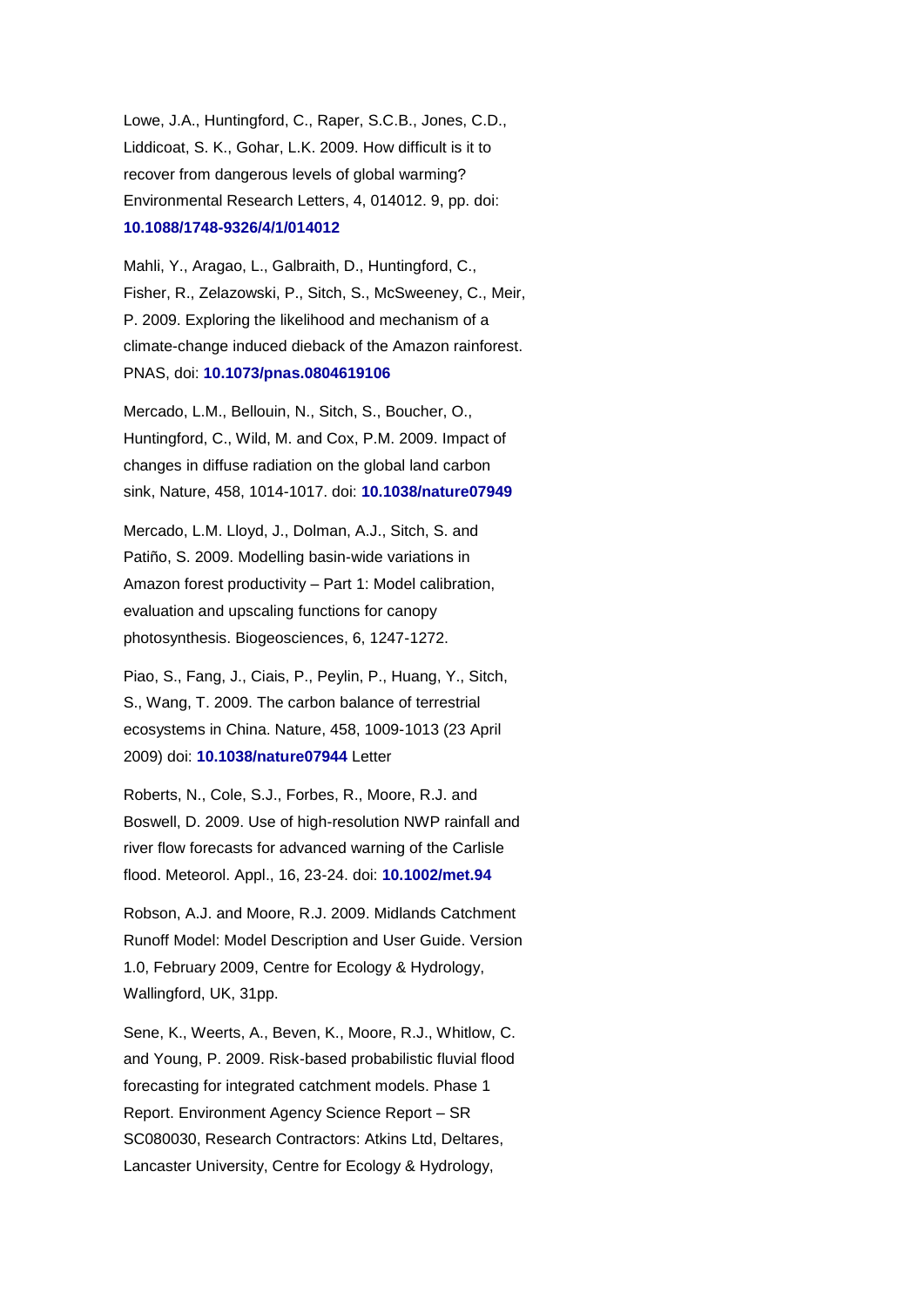Edenvale Young. Environment Agency, Bristol, UK, 181pp.

Timouk, F., Kergoat, L., Mougin, E., Lloyd, C.R., Ceschia, E. Cohard, J.-M., de Rosnay, P., Hiernaux, P., Demarez, V. and Taylor, C.M. 2009. Response of heat and radiation fluxes to water regime and vegetation development in a Sahelian landscape. J. Hydrol., 375, 178-189

### <span id="page-3-0"></span>**[back to top](#page-0-1)**

### **2008**

Bell, V. A., Moore, R.J., Cole, S.J., Kay, A. L., Davies, H. N., Jones, R.G. and Reynard, N.S., 2008. Estimation of extreme river flows over the UK using rainfall and potential evaporation estimates from both a Regional Climate Model and observations. *Geophysical Research Abstracts,* 10, EGU2008-A-08250.

Cole, S.J. and Moore, R.J., 2008. Initialisation and data assimilation of a distributed flood forecasting model. *Geophysical Research Abstracts*, 10, EGU2008-A-10119.

Cole, S.J., Moore, R.J., Roberts, N. and Boswell, D. 2008. Using high-resolution numerical weather prediction models in flood forecasting: an extreme event case study. *Geophysical Research Abstracts*, 10, EGU2008-A-09412.

Cox, P.M., Harris, P.P., Huntingford, C., Betts, R.A., Collins, M., Jones, C.D., Jupp, T.E., Marengo, J.A. and Nobre, C.A. 2008. Increasing risk of Amazonian drought due to decreasing aerosol pollution. *Nature*, 453, 212-215. doi: **[10.1038/nature06960](http://dx.doi.org/10.1038/nature06960)**

Harris, P.P., Huntingford, C. and Cox, P.M. 2008. Amazon basin climate under global warming: the role of sea surface temperature. *Phil. Trans. Royal Soc. B*, 363(1498), 1753-1759. doi: **[10.1098/rstb.2007.0037](http://dx.doi.org/10.1098/rstb.2007.0037)**

House, J.I., Huntingford, C., Knorr, W., Cornell, S.E., Cox, P.M., Harris, G.R., Jones, C.D., Lowe, J.A., Prentice, I.C. 2008. What do recent advances in quantifying climate and carbon cycle uncertainties mean for climate policy?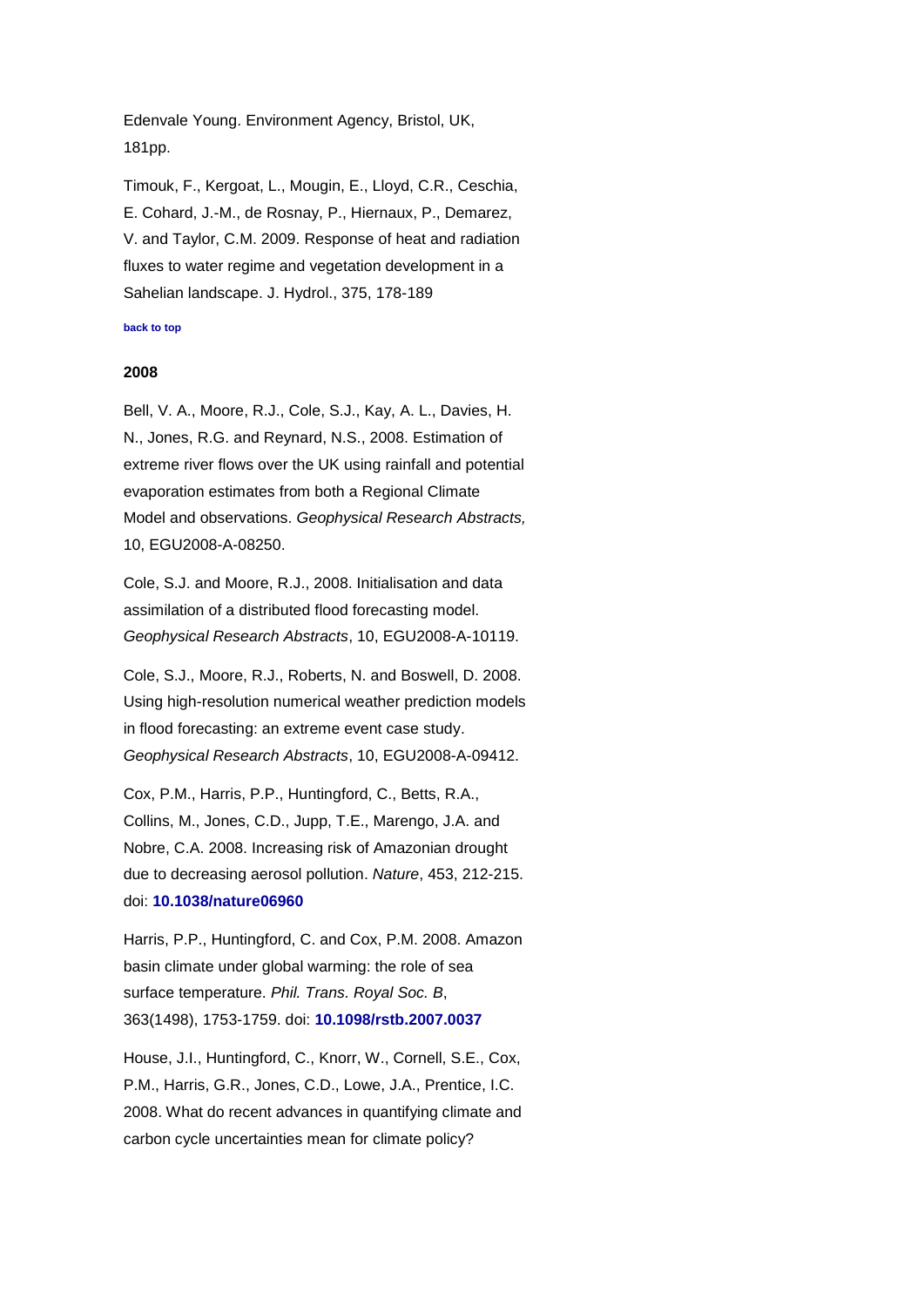# *Environmental Research Letters*, 3(044002), 6pp. doi: **[10.1088/1748-9326/3/4/044002](http://dx.doi.org/10.1088/1748-9326/3/4/044002)**

Huntingford, C., Fisher, R.A., Mercado, L., Booth, B.B.B., Sitch, S., Harris, P.H., Cox, P.M., Jones, C.D., Betts, R.A., Malhi, Y., Harris, G.R., Collins, M. and Moorcroft, P., 2008. Towards quantifying uncertainty in predictions of Amazon 'dieback'. *Phil. Trans. R. Soc. B*., 363, 1857-1864. doi: **[10.1098/rstb.2007.0028](http://dx.doi.org/10.1098/rstb.2007.0028)**

Huntingford, C. and Fowler, D. 2008. Climate change: seeking balance in media reports. *Environmental Research Letters*, 3(2), 4pp. doi: **[10.1088/1748-](http://dx.doi.org/10.1088/1748-9326/3/2/021001) [9326/3/2/021001](http://dx.doi.org/10.1088/1748-9326/3/2/021001)**

Marsham, J.H., Parker, D.J., Grams, C.M., Taylor, C. M. and Haywood, J.M. 2008. Uplift of Saharan dust south of the intertropical discontinuity. *Journal of Geophysical Research*, 113(D21102). doi: **[10.1029/2008JD009844](http://dx.doi.org/10.1029/2008JD009844)**

Moore, R.J., Cole, S.J. and Bell, V.A., 2008. Extreme rainfall and flood response in a changing climate. British-Russian Conference on "Hydrological Impact of Climate Change", 13-15 June 2007, Institute for Water and Environmental Problems, Siberian Branch of the Russian Academy of Sciences, Novosibirsk, Russia, 1-10.

Sitch, S., Huntingford, C., Gedney, N., Levy, P.E., Lomas, M., Piao, S., Betts, R., Ciais, P., Cox, P., Friedlingstein, P., Jones, C.D., Prentice, I.C. and Woodward, F. I., 2008. Evaluation of the terrestrial carbon cycle, future plant geography, and climate-carbon cycle feedbacks using 5 Dynamic Global Vegetation Models (DGVMs). *Global Change Biology*, in press.

Taylor, C.M. 2008. Intraseasonal land-atmosphere coupling in the West African Monsoon. *Journal of Climate*, 21(24), 6636-6648.

Villarini, G., Mandapaka, P.V., Krajewski, W.F. and Moore, R.J., 2008. Rainfall and sampling uncertainties: a rain gauge perspective. *J. Geophys. Res. - Atmospheres*, 113, D11102, doi: **[10.1029/2007JD009214](http://dx.doi.org/10.1029/2007JD009214)**.

<span id="page-4-0"></span>**[back to top](#page-0-1)**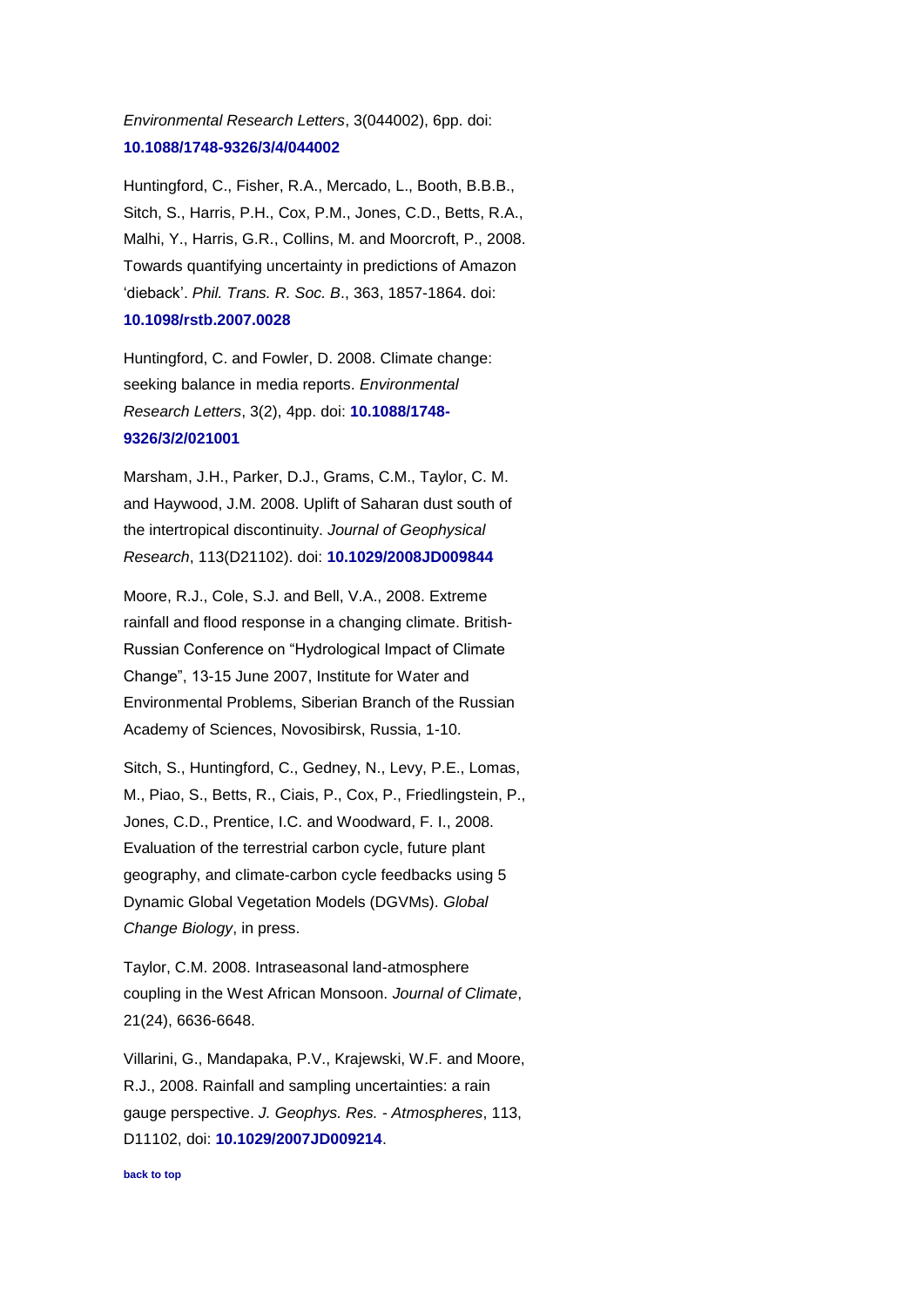## **2007**

Balzter, H., Gerard, F., Weedon, G.P., Grey, W.M.F., Combal, B., Bartholome, E., E., Bartalev, S., and Los, S.O., 2007. Coupling of vegetation growing season anomalies and fire activity with hemispheric and regional scale climate patterns in Central and East Siberia. J. Clim., 20, 3713-3729

Bell, V.A., Kay, A.L., Jones, R.G. and Moore, R.J., 2007. Development of a high resolution grid-based river flow model for use with regional climate model output. Hydrol. Earth System Sci., 11(1), 532-549.

Bell, V.A., Kay, A.L., Jones, R.G. and Moore, R.J., 2007. Use of a grid-based hydrological model and regional climate model outputs to assess changing flood risk. Int. J. Climatol., 27, 1657-1671. doi: **[10.1002/joc.1539](http://dx.doi.org/10.1002/joc.1539)**

Betts, R.A., Boucher, O., Collins, M., Cox, P.M., Falloon, P.D., Gedney, N., Hemming, D.L., Huntingford, C., Jones, C.D., Sexton, D.M.H. and Webb, M.J., 2007. Projected increase in continental runoff due to plant responses to increasing carbon dioxide. Nature, 448, 1037-U5

Centre for Ecology & Hydrology, 2007. Bibliography on Hydrological Applications of Weather Radar in the United Kingdom. Sixth Edition (publications notified up to June 2007). Inter-Agency Committee on the Hydrological Use of Weather Radar, Centre for Ecology & Hydrology, Wallingford, UK, 50pp.

Centre for Ecology & Hydrology, 2007. Inter-Agency Committee on the Hydrological Use of Weather Radar. Sixth Report 2005 to 2007. Inter-Agency Committee on the Hydrological Use of Weather Radar, Centre for Ecology & Hydrology, Wallingford, UK, 47pp.

Cole, S.J. and Moore, R.J., 2007. Hydrological modelling at gauged and ungauged locations using radar- and raingauge-based rainfall estimators. Geophysical Research Abstracts, 9, 08075, European Geosciences Union. **[Available on NORA](http://nora.nerc.ac.uk/1093/)**.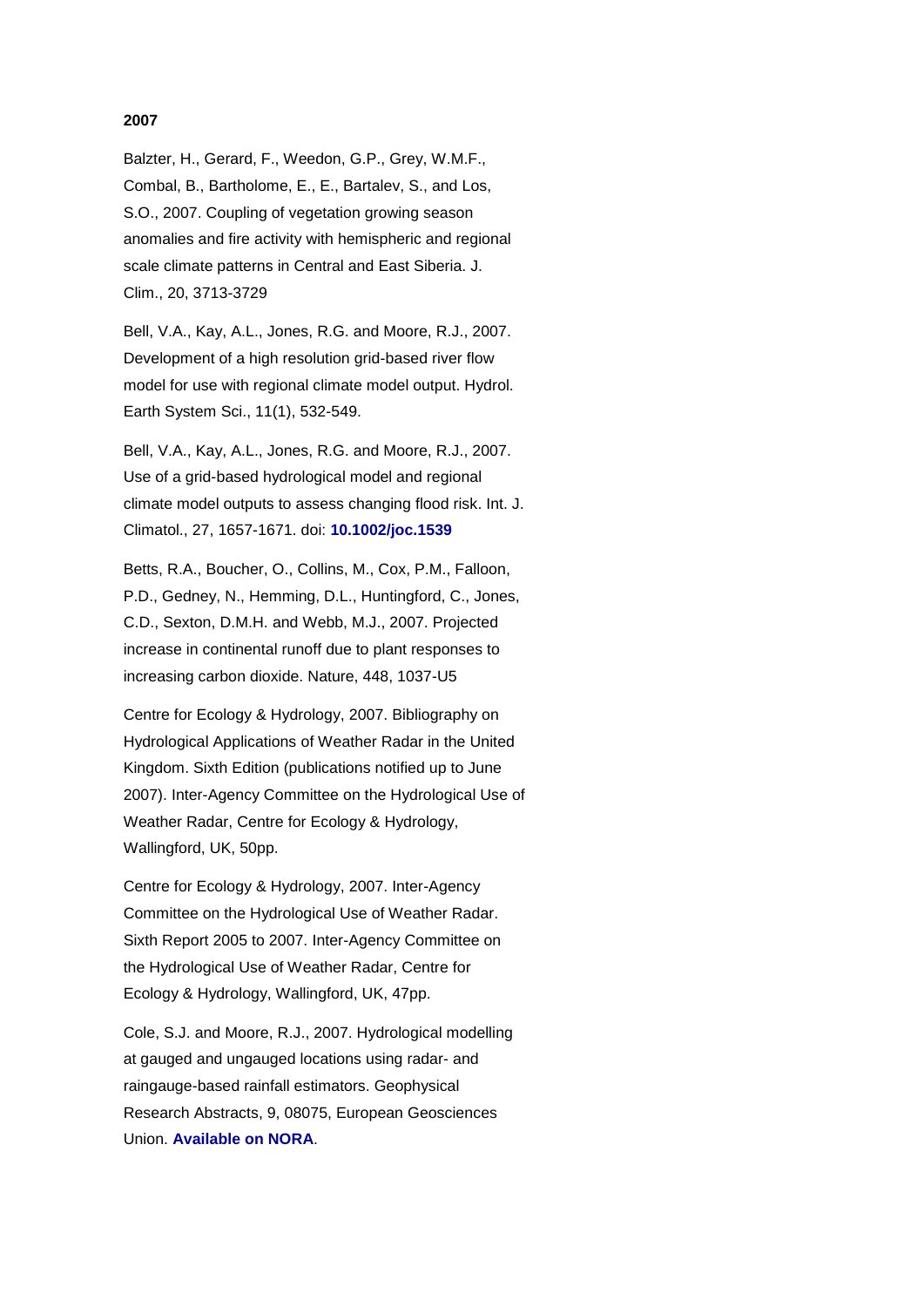Cole, S.J., Moore, R.J. and Roberts, N., 2007. Using high resolution numerical weather prediction models to reduce and estimate uncertainty in flood forecasting. Eos Trans. AGU, 88(52), Fall Meet. Suppl., Abstract H52A-03.

Huntingford, C., Hemming, D., Gash, J.H.C., Gedney, N. and Nuttall, P.A., 2007. Impact of climate change on health: what is required of climate modellers? Transactions of the Royal Society of Tropical Medicine and Hygiene, 101, 97-103.

Huntingford, C. and Lowe, J., 2007. Overshoot scenarios and climate change. Science, 316, Issue 5826.

Moore, R.J., 2007. The PDM rainfall-runoff model. Hydrol. Earth System Sci., 11(1), 483-499.

Moore, R.J., Bell, V.A. and Cole, S.J., 2007. Flood forecasting for ungauged locations: what approach is best? Geophysical Research Abstracts, 9, 10189, European Geosciences Union.

Moore, R.J., Bell, V.A. and Cole, S.J., 2007. Flood forecasting for ungauged locations: what approach is best? Earth: Our Changing Planet, Proc. **[IUGG XXIV](http://www.iugg2007perugia.it/)  [General Assembly](http://www.iugg2007perugia.it/)**, 2-13 July, Perugia, Italy, IAHS, HW2005, 4684.

Moore, R.J., Bell, V.A., Cole, S.J. and Jones, D.A., 2007. Rainfall-runoff and other modelling for ungauged/lowbenefit locations. Science Report SC030227/SR1, Research Contractor: Centre for Ecology & Hydrology. Environment Agency, Bristol, UK, 249pp. **[Available on](http://nora.nerc.ac.uk/1134/)  [NORA](http://nora.nerc.ac.uk/1134/)**.

Moore, R.J., Bell, V.A., Cole, S.J. and Jones, D.A., 2007. Rainfall-runoff and other modelling for ungauged/lowbenefit locations: Operational Guidelines. Science Report SC030227/SR2, Research Contractor: Centre for Ecology & Hydrology. Environment Agency, Bristol, UK, 37pp[.](http://nora.nerc.ac.uk/1135/) **[Available on NORA](http://nora.nerc.ac.uk/1135/)**.

Moore, R.J., Cole, S.J. and Bell, V.A., 2007. Parameter estimation, model initialisation and data assimilation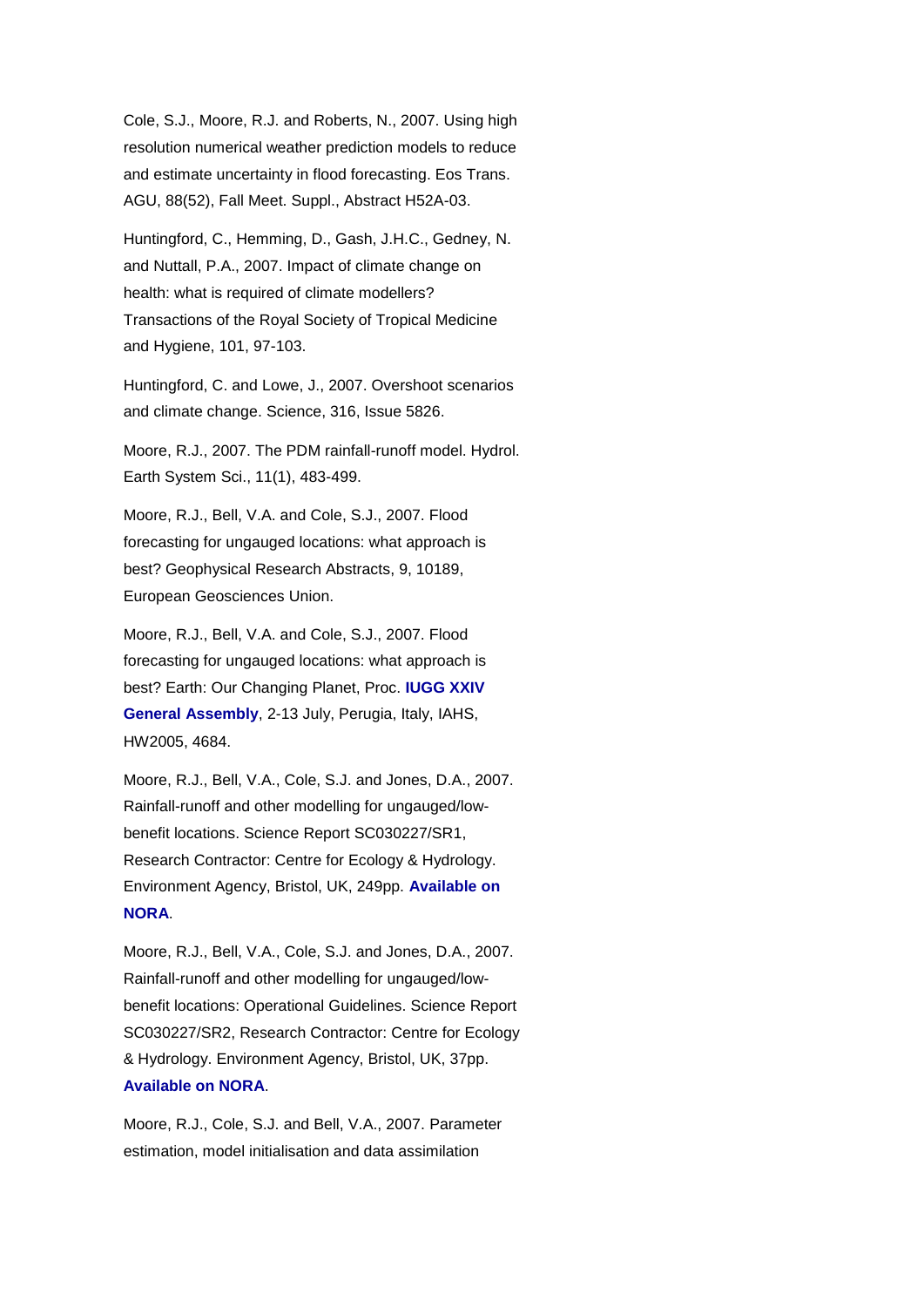issues for distributed flood forecasting models. Eos Trans. AGU, 88(52), Fall Meet. Suppl., Abstract H13I-01.

Pope, V., Brown, S., Clark, R., Collins, M., Collins, W., Dearden, C., Gunson, J., Harris, G., Jones, C., Keen, A., Lowe, J., Ringer, M., Senior, C., Sitch, S., Webb, M. and Woodward, S., 2007. The Met Office Hadley Centre climate modelling capability: the competing requirements for improved resolution, complexity and dealing with uncertainty. Phil. Trans. R. Soc. A, 365, 2635-2657. doi: **[10.1098/rsta.2007.2087](http://dx.doi.org/10.1098/rsta.2007.2087)**

Singleton, A.T., and Reason, C.J.C., 2007: Variability in the characteristics of cut-off low pressure systems over subtropical southern Africa. Int. J. Climatol., doi: **[10.1002/joc.1399](http://dx.doi.org/10.1002/joc.1399)**.

Sitch, S., Cox, P.M., Collins, W.J. and Huntingford, C., 2007. Indirect radiative forcing of climate change through ozone effects on the land-carbon sink. Nature, 448, 791- U4.

Sitch, S., McGuire, A.D., Kimball, J., Gedney, N., Gamon, J., Engstrom, R., Wolf, A., Zhuang, Q., Clein, J. and McDonald, K.C., 2007. Assessing the carbon balance of circumpolar Arctic tundra using remote sensing and process modelling. Ecological Applications, 17, 213-234.

Zaehle, S., Bondeau, A., Carter, T., Cramer, W., Erhard, M., Prentice, I.C., Reginster, I., Rounsevell, M.D.A., Sitch, S., Smith, B., Smith, P.C. and Sykes, M., 2007. Projected changes in terrestrial carbon storage in Europe under climate and land-use change, 1990-2100. Ecosystems, doi: **[10.1007/s10021-007-9028-9](http://dx.doi.org/10.1007/s10021-007-9028-9)**.

### <span id="page-7-0"></span>**[back to top](#page-0-1)**

#### **2006**

Bell, V.A., George, D.G., Moore, R.J. and Parker, J., 2006. Using a 1-D mixing model to simulate the vertical flux of heat and oxygen in a lake subject to episodic mixing. Ecological Modelling, 190, 41-54.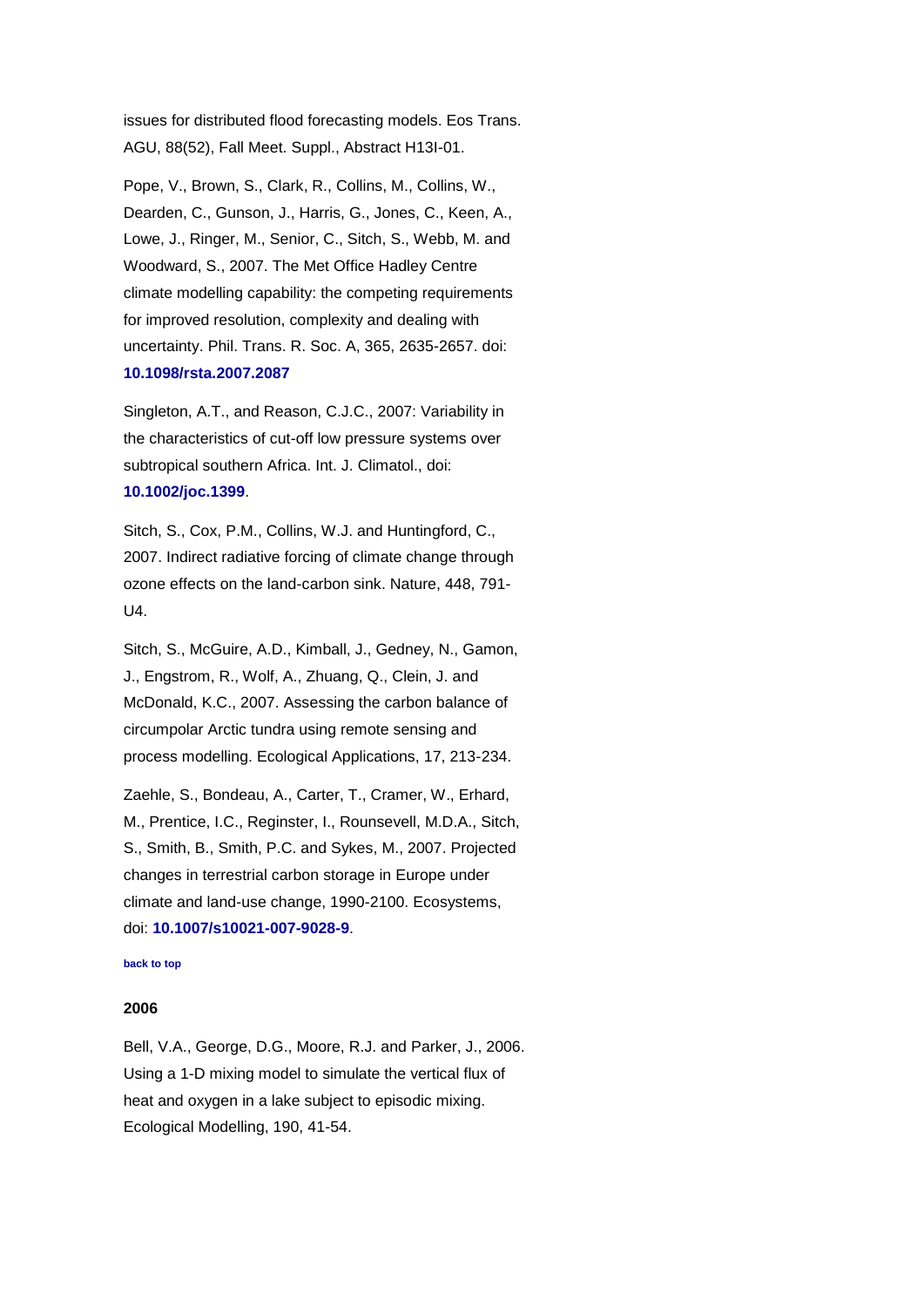Bell, V.A., Moore, R.J., Kay, A.L. and Jones, R.G., 2006. A high resolution grid-based river flow model for use with regional climate model output. Geophysical Research Abstracts, 8, 07080, European Geosciences Union.

Bell V.A., Dadson, S. J. and Davies, H. N., 2006. River Flow Modelling for Regional Climate Models: Progress Report to the Met Office (Hadley Centre). Centre for Ecology & Hydrology, 32pp.

Bowler, N., Pierce. C.E., Seed, A., 2006. STEPS: A probabilistic precipitation forecast scheme which merges an extrapolation nowcast with downscaled NWP. Q. J. R. Meteorol. Soc., 620 Part A, 2107-2125.

Cole, S.J. and Moore, R.J., 2006. Spatio-temporal rainfall datasets and their use in evaluating the extreme event performance of hydrological models. The Extremes Dataset. R&D Project Report FD2208/PR, Joint Defra/EA Flood and Coastal Erosion Risk Management, Research Contractor: Centre for Ecology & Hydrology, 60pp. **[Available on NORA](http://nora.nerc.ac.uk/2155/)**.

Cole, S.J., Moore, R.J., Bell, V.A. and Jones, D.A., 2006. Storm and catchment controls on extreme flood genesis: a methodological framework. Geophysical Research Abstracts, 8, 07861, European Geosciences Union.

Dadson, S., Bell, V. and Jones, R., 2006. Predictions of river flow in NW Europe using a coupled hydrological and regional climate model. Geophysical Research Abstracts, 8, 04891, European Geosciences Union.

Gedney, N., Cox, P.M., Betts, R., Boucher, O., Huntingford, C. and Stott, P.A., 2006. Detection of a direct carbon dioxide effect in continental river runoff records. Nature, 439, February, doi: **[10.1038/nature04504](http://dx.doi.org/10.1038/nature04504)**.

George, D.G., Bell, V.A., Parker, J. and Moore, R.J., 2006. Using a 1-D mixing model to assess the potential impact of year-to-year changes in weather on the habitat of vendace (Coregonus albula) in Bassemthwaite Lake, Cumbria. Freshwater Biology, 51, 1407-1416.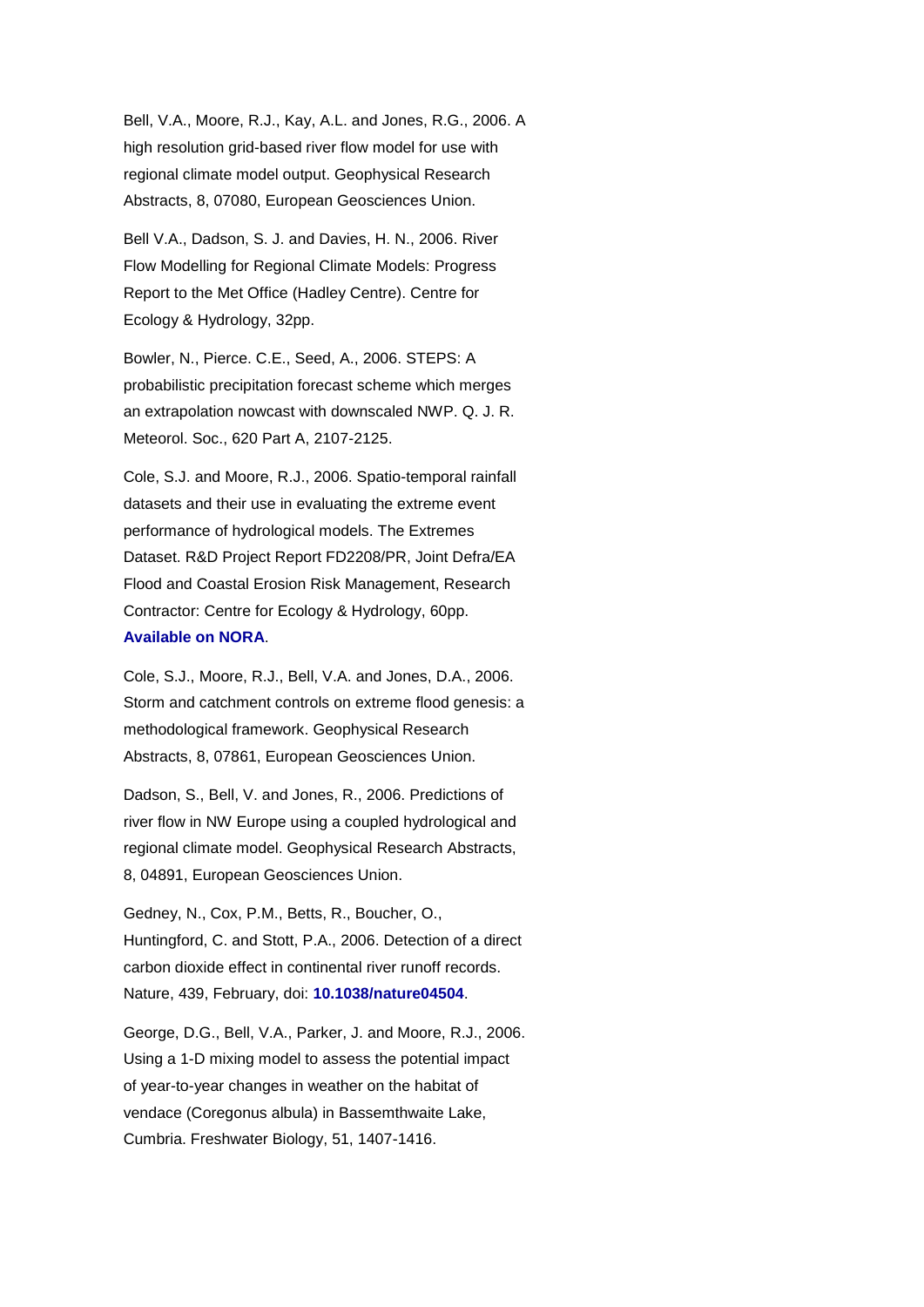Golding, B.W., Hand, W.H., Dent, J., Dale, M., Collier, C.G., Moore, R.J., Cole, S.J., Bell, V.A. and Jones, D.A., 2006. Extreme Event Recognition Phase 2. R&D Technical Report FD2208, Report to the Environment Agency and Defra, Centre for Ecology & Hydrology, 29pp.

HR Wallingford, 2005. Flooding in Boscastle and North Cornwall, August 2004. Phase 2, February 2005. (CEH contribution: Section 3. Hydrological analysis and interpretation, 33-67.)

Jones, R.G., Bell, V.A., Kay, A.L., Dadson, S.J. and Davies, H.N., 2006. Report describing the performance of the improved procedure using MOSES 2 to predict river flows. Summary analysis of the hydrological drivers of recent flooding events in the UK. Report to the UK Department for Environment, Food and Rural Affairs, Milestone 15.06.05, Met Office Hadley Centre, March 2006, 54pp

Kay, A.L., 2006. Catchment modelling with data from an RCM driven by ERA-40 boundary conditions. Report to Met Office Hadley Centre, Annex 15a, Centre for Ecology & Hydrology, January 2006, 27pp.

Kay, A.L., Bell, V.A. and Davies, H.N., 2006. Model quality and uncertainty for climate change impacts. Report to Met Office Hadley Centre, Annex 2, Centre for Ecology & Hydrology, March 2006, 42pp.

Kay, A.L., Jones, R.G. and Reynard, N.S., 2006. RCM rainfall for UK flood frequency estimation. II. Climate change results. J. Hydrol., 318, 163-172.

Kay, A.L., Reynard, N.S. and Jones, R.G., 2006. RCM rainfall for UK flood frequency estimation. I. Method and validation. J. Hydrol., 318, 151-162.

Moore, R.J., 2006. The PDM rainfall-runoff model. Geophysical Research Abstracts, 8, 10629, European Geosciences Union.

Moore, R.J., 2006. Book Review: Watershed Models. Edited by V.P. Singh and D.K. Frevert. CRC Press, Taylor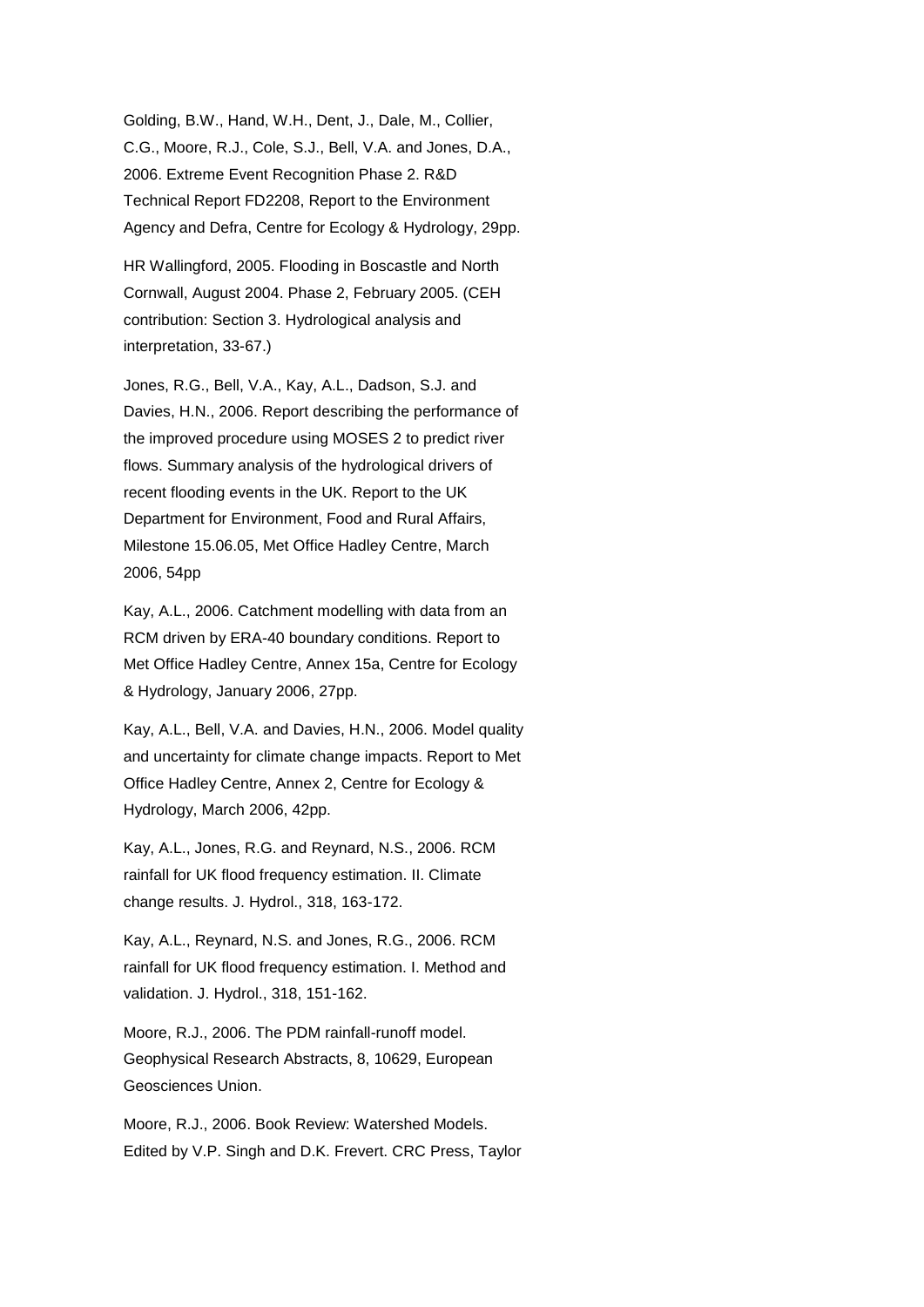& Francis, Boca Raton. Experimental Agriculture, 42(3), 370.

Moore, R.J., 2006. Operational use of radar in hydrological modelling for flood forecasting: UK experience. In: A. Rossa. M. Bruen, D. Frühwald, B. Macpherson, I. Holleman, D. Michelson and S. Michaelides (eds.), Use of Radar Observations in Hydrological and NWP Models: Final Report, Cost Action 717, EUR 21954, Section 5.2.5, 32-33, EC, Luxembourg.

Moore, R.J., 2006. Status and perspectives on using radar data in hydrological and NWP models in Europe: United Kingdom (R. Moore). In: A. Rossa. M. Bruen, D. Fruhwald, B. Macpherson, I. Holleman, D. Michelson and S. Michaelides (eds.), Use of Radar Observations in Hydrological and NWP Models: Final Report, Cost Action 717, EUR 21954, Section 11.22, 233-235, EC, Luxembourg.

Moore, R.J., Bell, V.A., Cole, S.J. and Jones, D.A., 2006. Rainfall-runoff and other modelling for ungauged/lowbenefit locations. R&D Project W5-113, Report to the Environment Agency and Defra, Centre for Ecology & Hydrology 249pp.

Moore, R.J., Bell, V.A., Cole, S.J. and Jones, D.A., 2006. Rainfall-runoff and other modelling for ungauged/lowbenefit locations: Operational Guidelines. R&D Project W5-113, Report to the Environment Agency and Defra, Centre for Ecology & Hydrology, 37pp.

Moore, R.J., Bell, V.A., Cole, S.J. and Jones, D.A., 2006. Spatio-temporal rainfall datasets and their use in evaluating the extreme event performance of hydrological models. R&D Project Report FD2208/PR, Joint Defra/Environment Agency Flood and Costal Erosion Risk Management, Research Contractor: Centre for Ecology & Hydrology, Defra, 259pp. **[Available on NORA](http://nora.nerc.ac.uk/2187/)**.

Moore, R.J., Cole, S.J., Bell, V.A. and Jones, D.A., 2006. Issues in flood forecasting: ungauged basins, extreme floods and uncertainty. In: I. Tchiguirinskaia, K. N. N. Thein & P. Hubert (eds.), Frontiers in Flood Research, 8th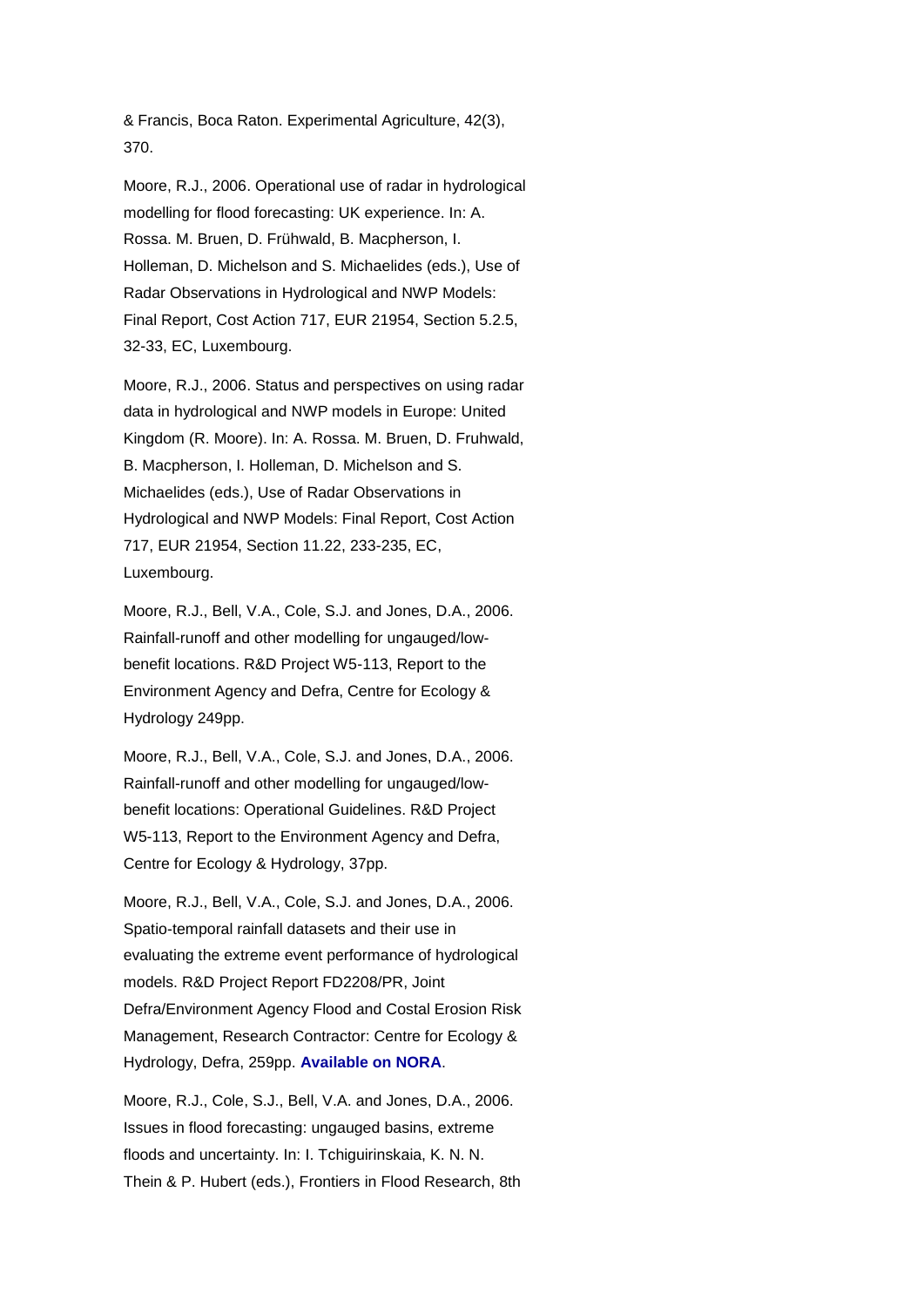Kovacs Colloquium, UNESCO, Paris, June/July 2006, IAHS Publ. 305, 103-122.

Morales, P., Sykes, M. T., Prentice, I. C., Smith, P., Smith, B., Bugmann, H., Zierl, B. Friedlingstein, P., Viovy, N., Sabaté, S., Sánchez, A., Pla, E., Gracia, C. A., Sitch, S., Arneth, A. and Ogee, J., 2005. Comparing and evaluating process-based ecosystem model predictions of carbon and water fluxes in major European forest biomes. Global Change Biology, doi **[10.1111/j.1365-2486.2005.01036.x](http://dx.doi.org/10.1111/j.1365-2486.2005.01036.x)**

Pierce, C., Bowler, N., Seed, A., Jones, D.A. and Moore, R.J., 2005. Towards stochastic fluvial flood forecasting: quantification of uncertainty in very short range QPFs and its propagation through hydrological and decision making models. **[ACTIF 2nd Workshop, Quantification,](http://www.actif-ec.net/Workshop2/papers/ACTIF_S1_07.pdf)  [reduction and dissemination of uncertainty in flood](http://www.actif-ec.net/Workshop2/papers/ACTIF_S1_07.pdf)  [forecasting](http://www.actif-ec.net/Workshop2/papers/ACTIF_S1_07.pdf)**, 22-23 November 2004, Delft, 12pp.

Singleton, A.T., and Reason, C.J.C., 2006. Numerical simulations of a severe rainfall event over the Eastern Cape coast of South Africa: sensitivity to sea surface temperature and topography. Tellus A, 58, 355-367.

Smith, R.N.B., Blyth, E.M., Finch, J.W., Goodchild, S., Hall, R.L. and Madry, S., 2006. Soil state and surface hydrology diagnosis based on MOSES in the Met Office Nimrod nowcasting system. Meteorol. Appl., 13, 89-109.

## <span id="page-11-0"></span>**[back to top](#page-0-1)**

### **2005**

Bell, V.A., Blyth, E.M. and Moore, R.J. 2005. Investigating the utility of soil moisture estimates from a land-surface model for flood forecasting (ELDAS Workplan 5100: UK Flooding). CEH contribution to ELDAS Final Report, 22pp.

Bell, V.A., Blyth, E.M. and Moore, R.J., 2005. The use of soil moisture in hydrological forecasting. ECMWF/ELDAS Workshop on Land Surface Assimilation, 8-11 November 2004, ECWMF, Shinfield, UK, 147-151.

Bell, V.A., Davies, H.N., Dadson, S.J., Kay, A.L. and Clarke, D.B. 2005. River Flow Modelling for Regional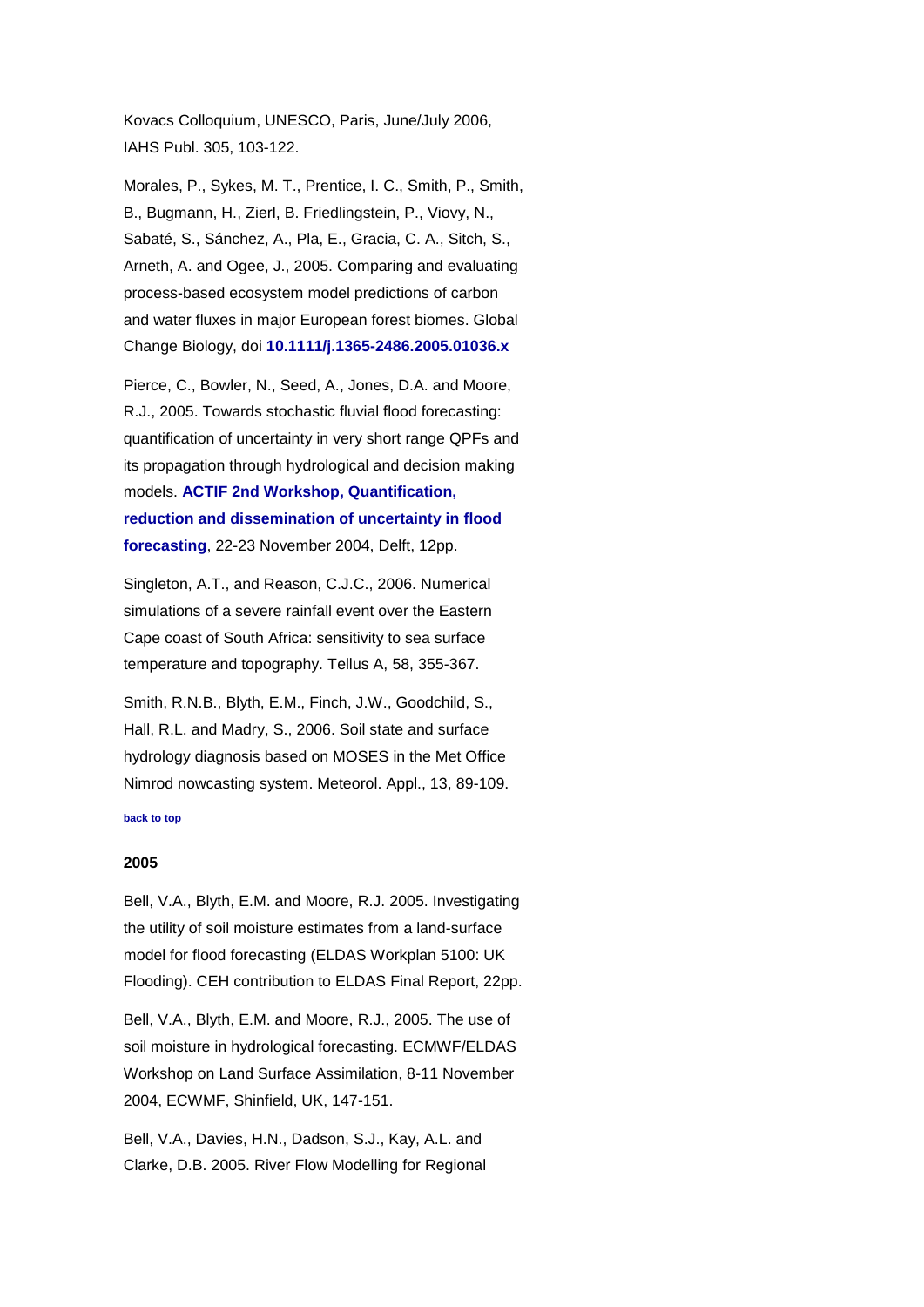Climate Models: Progress Report to March 2005. Report to the Hadley Centre, Centre for Ecology & Hydrology, 37pp.

Best, M.J., Beljaars, A., Polcher, J. and Viterbo, P. 2004. A proposed structure for coupling tiled surfaces with the planetary boundary layer. J. Hydrometeorol., 5, 1271- 1278.

Best, M.J. 2005. Representing urban areas within operational numerical weather prediction models. Boundary-Layer Meteorol., 114, 91-109.

Best, M.J., Cox, P.M. and Warrilow, D. 2005. Determining the optimal soil temperature scheme for atmospheric modelling applications. Boundary-Layer Meteorol., Vol. 114, pp 111-142.

Centre for Ecology & Hydrology, 2005. Bibliography on Hydrological Applications of Weather Radar in the United Kingdom. Fifth Edition (publications notified to end of 2004). Centre for Ecology & Hydrology, Wallingford, UK, 46pp.

Centre for Ecology & Hydrology, 2005. Inter-Agency Research Committee on the Hydrological Use of Weather Radar. Fifth Report. 2003 to 2005. Report published on behalf of the Committee by Centre for Ecology & Hydrology, Wallingford, UK, 64pp.

CEH Wallingford, 2005. PDM Rainfall-Runoff Model. Version 2.2, Centre for Ecology & Hydrology, Wallingford. (Includes Guide, Practical User Guides, User Manual and Training Exercises).

Centre for Ecology & Hydrology, 2005. PSM Rainfall-Runoff Model. Version 2.2, Centre for Ecology & Hydrology, Wallingford. (Includes Guide, Practical User Guides, User Manual and Training Exercises)

Centre for Ecology & Hydrology 2005. KW Channel Flow Routing Model. Version 2.2, Centre for Ecology & Hydrology, Wallingford. (Includes Guide, Practical User Guides, User Manual and Training Exercises).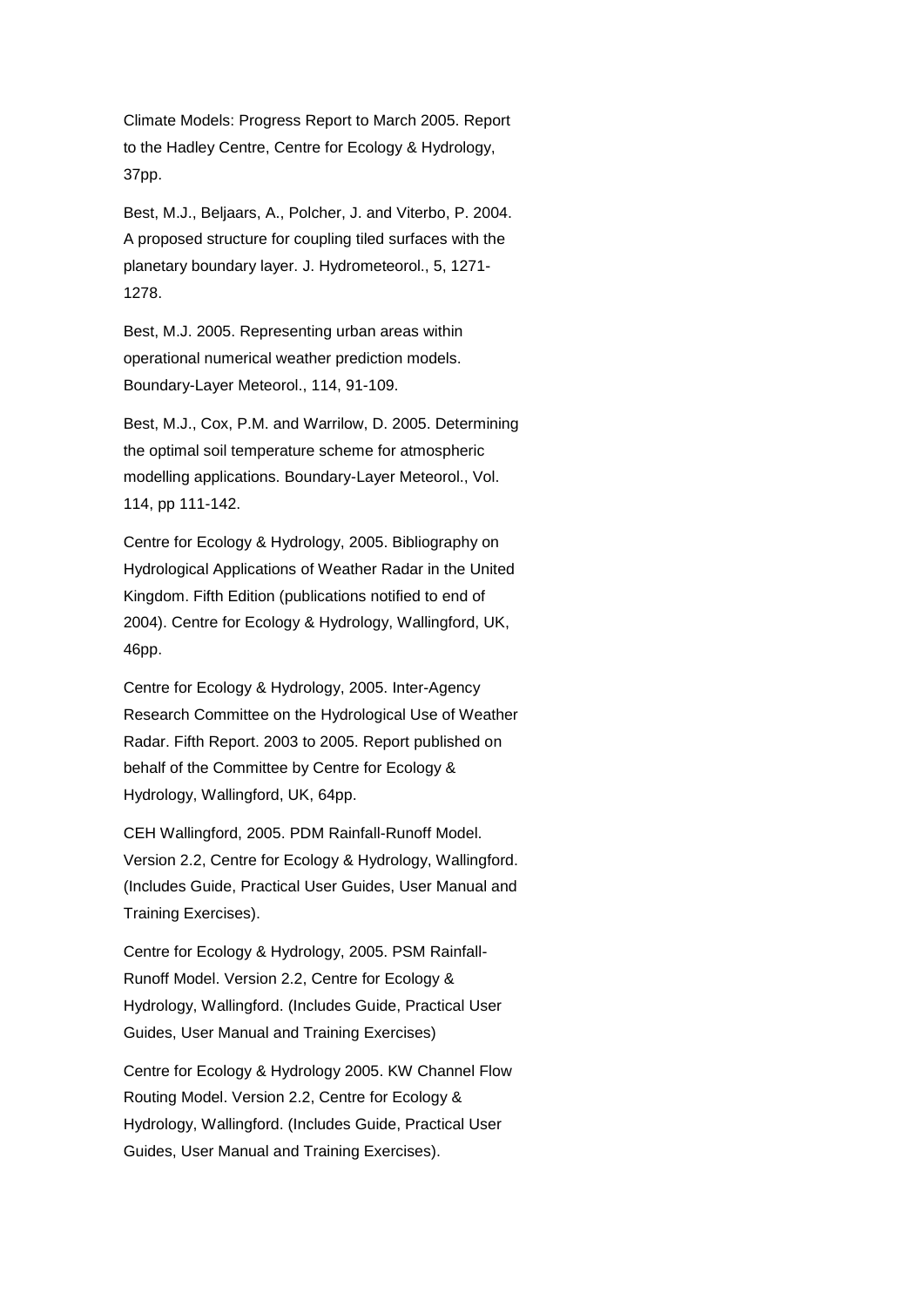Elliott, J.A., Thackeray, S.J., Huntingford, C. and Jones, R.G., 2005. Combining a regional climate model with a phytoplankton community model to predict future changes in phytoplankton in lakes. Freshwater Biology, 50, 1404- 1411.

Golding, B. (Ed.) 2005. Boscastle and North Cornwall Post Flood Event Study - Meteorological Analysis of the Conditions Leading to Flooding on 16 August 2004. Forecasting Research Technical Report No. 459. **[Available at Met Office Publications Archive](http://www.metoffice.gov.uk/archive/forecasting-research-technical-report-459)**.

Harris, P.P., 2005. Modelling South American Climate and Climate Change. PhD thesis, Univ. of Reading.

HR Wallingford, 2005. Flooding in Boscastle and North Cornwall, August 2004. Phase 2, February 2005. (CEH contribution: Section 3. Hydrological analysis and interpretation, 33-67.)

Huntingford, C. and Gash, J.H.C., 2005. Climate equity for all. Science, 309, 1789.

Lambert, F.H., Gillett, N.P., Stone, D.A. and Huntingford, C., 2005. Attribution studies of observed land precipitation changes with nine coupled models. Geophysical Res. Lett., 32, L18704.

May, B.C., Clark, P.A., Cooper, A.M., Forbes, R., Golding, B.W., Hand, W., Lean, H., Pierce, C.E., Roberts, N. and Smith, R.N.B. 2005. Flooding at Boscastle, Cornwall on 16 August 2004 - A study of Met Office Forecasting Systems. **[Met Office Forecasting Research Technical Report No.](http://www.metoffice.gov.uk/archive/forecasting-research-technical-report-429)  [429](http://www.metoffice.gov.uk/archive/forecasting-research-technical-report-429)**.

Moore, R.J., Bell, V.A. and Jones, D.A. 2005. Forecasting for flood warning. C. R. Geoscience, 337, 203-217.

Morales, P., Sykes, M. T., Prentice, I. C., Smith, P., Smith, B., Bugmann, H., Zierl, B. Friedlingstein, P., Viovy, N., Sabaté, S., Sánchez, A., Pla, E., Gracia, C. A., Sitch, S., Arneth, A. and Ogee, J. 2005. Comparing and evaluating process-based ecosystem model predictions of carbon and water fluxes in major European forest biomes. Global Change Biology, doi 10.1111/j.1365-2486.2005.01036.x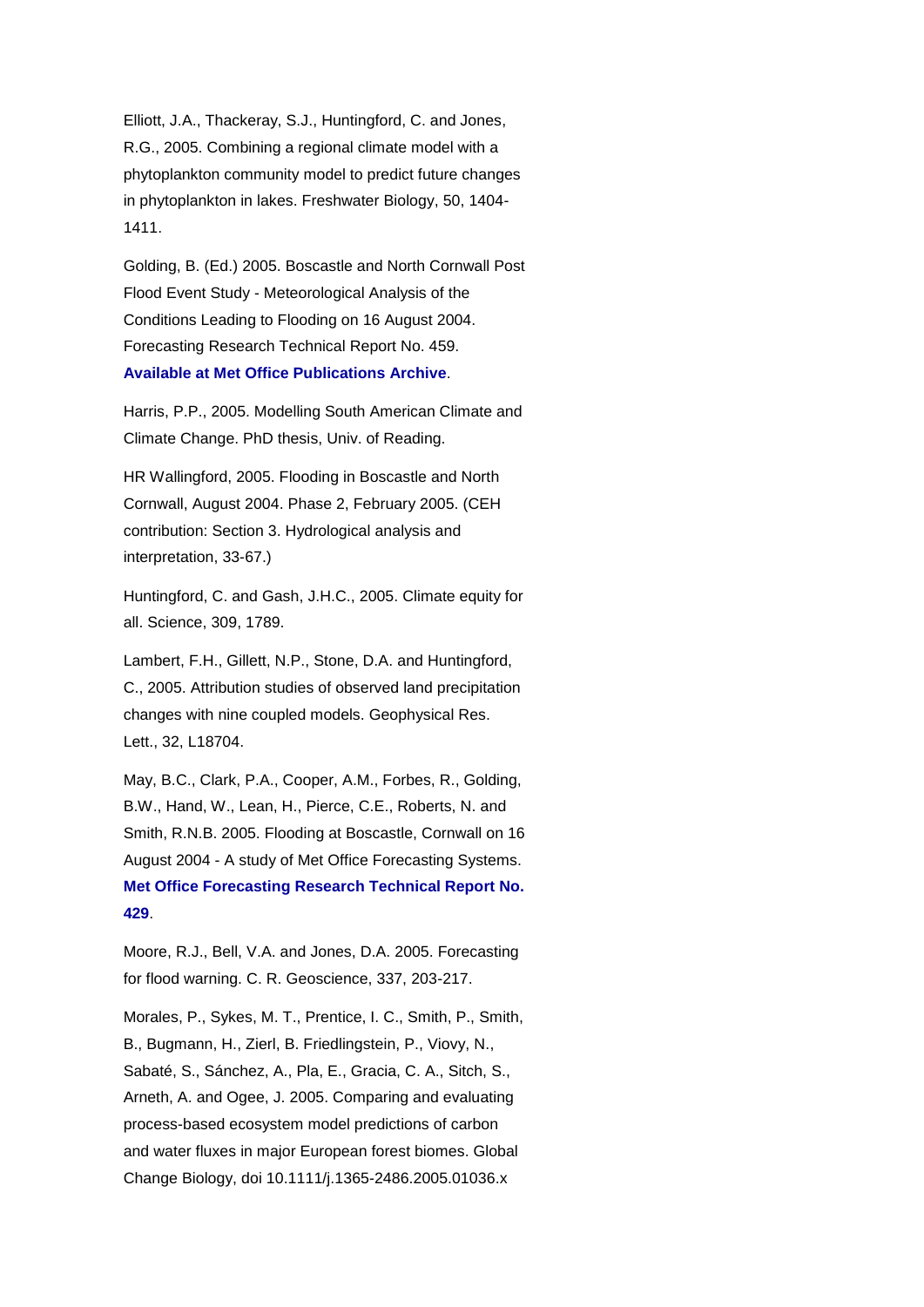Pierce, C., Bowler, N., Seed, A., Jones, D.A., Moore, R.J. 2005. Towards stochastic fluvial flood forecasting: quantification of uncertainty in very short range QPFs and its propagation through hydrological and decision making models. **[ACTIF 2nd Workshop, Quantification,](http://www.actif-ec.net/Workshop2/papers/ACTIF_S1_07.pdf)  [reduction and dissemination of uncertainty in flood](http://www.actif-ec.net/Workshop2/papers/ACTIF_S1_07.pdf)  [forecasting](http://www.actif-ec.net/Workshop2/papers/ACTIF_S1_07.pdf)**, 22-23 November 2004, Delft, 12pp.

Pierce, C., Seed, A., Bowler, N. 2005. Development of a stochastic precipitation nowcast scheme for flood forecasting and warning. In: Proc. World Weather Research Programme Symp. on Nowcasting and Very Short Range Forecasting, Toulouse, France, 5-9 September 2005.

Pierce, C., Bowler, N., Seed, A., Jones, A., Jones, D. and Moore, R., 2005. Use of a stochastic precipitation nowcast scheme for fluvial flood forecasting and warning. Atmos. Science Letters, 6(1), 78-83.

Pierce, C., Bowler, N., Seed, A., Jones, D. and Moore, R. 2005. Towards stochastic fluvial flood forecasting: quantification of uncertainty in very short range QPFs and its propagation through hydrological and decision making models. Quantification, reduction and dissemination of uncertainty in flood forecasting. Proc. ACTIF II Workshop, Delft, 23-24 November 2004.

Roberts, N. 2005. An investigation of the ability of a storm scale configuration of the Met Office NWP model to predict flood-producing rainfall. Final scientific report from the storm scale modeling project. **[Met Office Forecasting](http://www.metoffice.gov.uk/archive/forecasting-research-technical-report-455)  [Research Technical Report No. 455](http://www.metoffice.gov.uk/archive/forecasting-research-technical-report-455)**.

Svensson, C. and Jones, D. A. 2005a. Dependence between extreme sea surge, river flow and precipitation: a study in south and west Britain. Defra/Environment Agency R&D Technical Report FD2308/TR3, 62 pp. + appendices.

Svensson, C. and Jones, D. A. 2005b. Climate change impacts on the dependence between sea surge, precipitation and river flow around Britain. Proc. 40th Defra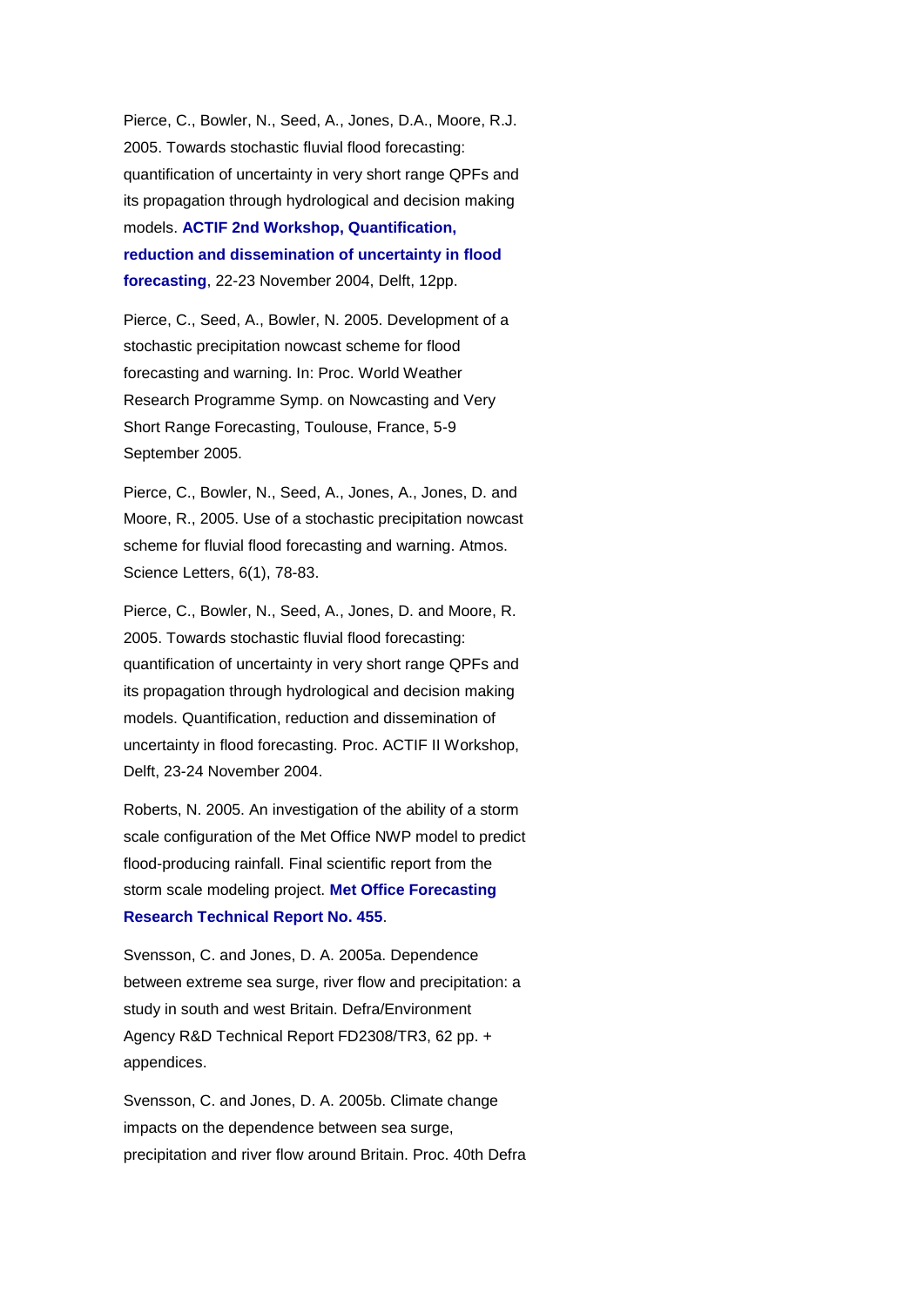Flood and Coastal Management Conference, 5-7 July 2005, University of York, UK, 6A.3.1-6A.3.9.

Taylor, C. M., Parker, D. J., Lloyd, C. R. and Thorncroft, C. D. 2005. Observations of synoptic scale land surface variability and its coupling with the atmosphere. Q. J. R. Meteorol. Soc., 131, 913-938.

## <span id="page-15-0"></span>**[back to top](#page-0-1)**

#### **2004**

Bell, V. Kay, A., Jones, R.G. and Moore, R.J. 2004. Simulation of observed river flows for 1960-2000. Report to Defra, MS–RAND–CPP–PROG0306, Centre for Ecology & Hydrology and Hadley Centre for Climate Prediction and Research., 52pp.

Bell, V.A., Kay, A.L., Jones, R.G. and Moore, R.J. 2004. Flow routing for Regional Climate Models. Annex 15a subcontract report to Defra, Centre for Ecology & Hydrology, 124pp.

Bell, V.A. and Moore, R.J. 2004. A flow routing and flood inundation facility for Nimrod/CMetS. Report to the Met Office, Centre for Ecology & Hydrology, 56 pp.

Bell V.A., Moore R.J., Jones R.G. 2004. Flow Routing for Regional Climate Models: UK application. Final report to the Hadley Centre, Centre for Ecology & Hydrology, 124pp.

Bowler, N., Pierce, C.E. and Seed, A. 2004. A probabilistic precipitation forecasting scheme which merges an extrapolation nowcast with downscaled NWP. 6th Int. Symp. on Hydrological Applications of Weather Radar, 2-4 February 2004, Melbourne, Australia, 8pp.

Bowler, N., Pierce, C.E. and Seed, A. 2004. A probabilistic precipitation forecasting scheme that blends an extrapolation nowcast with downscaled NWP. Forecasting Research Technical Report No. 433, Met Office, UK, 44 pp.

Cole, S.J., Bell, V.A., Robson, A.J., Moore, R.J. 2004. Use of Nimrod in Flood Forecasting. Contract Report to the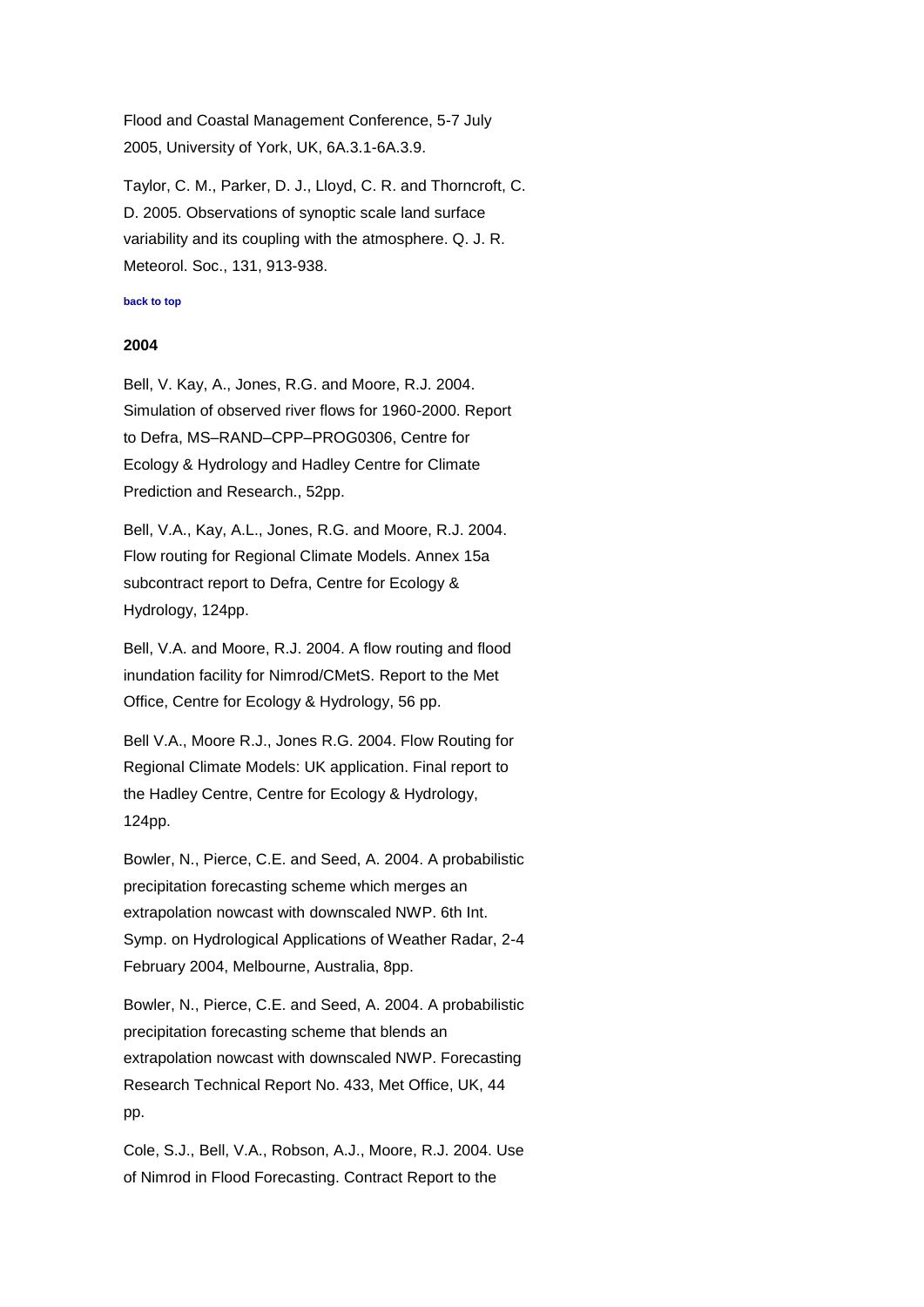Environment Agency and the Met Office, Centre for Ecology & Hydrology, 136pp.

Clark, D. B., Taylor, C. M. and Thorpe, A. J. 2004. Feedback between the land surface and rainfall at convective length scales. Journal of Hydrometeorology, 5, 625-639

Fox, N.I., Webb, R., Bally, J., Sleigh, M.W., Pierce, C.E., Sills, D.M.L., Joe, P.I., Wilson, J. and Collier, C.G. 2004. The Impact of Advanced Nowcasting Systems on Severe Weather Warning during the Sydney 2000 Forecast Demonstration Project: 3 November 2000, Weather and Forecasting, 19-1, 97–114.

Gedney N., Cox P.M. and Huntingford, C. 2004. Climate feedback from wetland methane emissions. Geophys. Res. Letters, 31 (20): Art. No. L20503 Oct. 23, 2004

Jones, A.E., Jones, D.A., Moore, R.J. and Robson, A.J. 2004. Heavy Rainfall Warning Assessment Tool User Guide. Report to the Environment Agency and the Met Office, Centre for Ecology & Hydrology, 65pp.

Kay, A., Bell, V., Jones, R.G., and Moore, R.J. 2004. Assessment of the Autumn 2000 floods in the context of the precipitation record from 1958 to present. Report to Defra, MS–RAND–CPP–PROG0306, Centre for Ecology & Hydrology and Hadley Centre for Climate Prediction and Research., 15pp.

Kay, A.L., Reynard, N.S. and Jones, R.G. 2004. RCM rainfall for UK flood frequency estimation. I. Method and validation. Submitted to the Journal of Hydrology.

Kay, A.L., Jones, R.G. and Reynard, N.S. 2004. RCM rainfall for UK flood frequency estimation. II. Climate change results. Submitted to the Journal of Hydrology.

Koster, R. D., Dirmeyer, P. A., Guo, Z. C., Bonan, G., Chan, E., Cox, P., Gordon, C. T., Kanae, S., Kowalczyk, E., Lawrence, D., Liu, P., Lu, C. H., Malyshev, S., McAvaney, B., Mitchell, K., Mocko, D., Oki, T., Oleson, K., Pitman, A., Sud, Y. C., Taylor, C. M., Verseghy, D., Vasic, R., Xue, Y. K. and Yamada, T. 2004. Regions of strong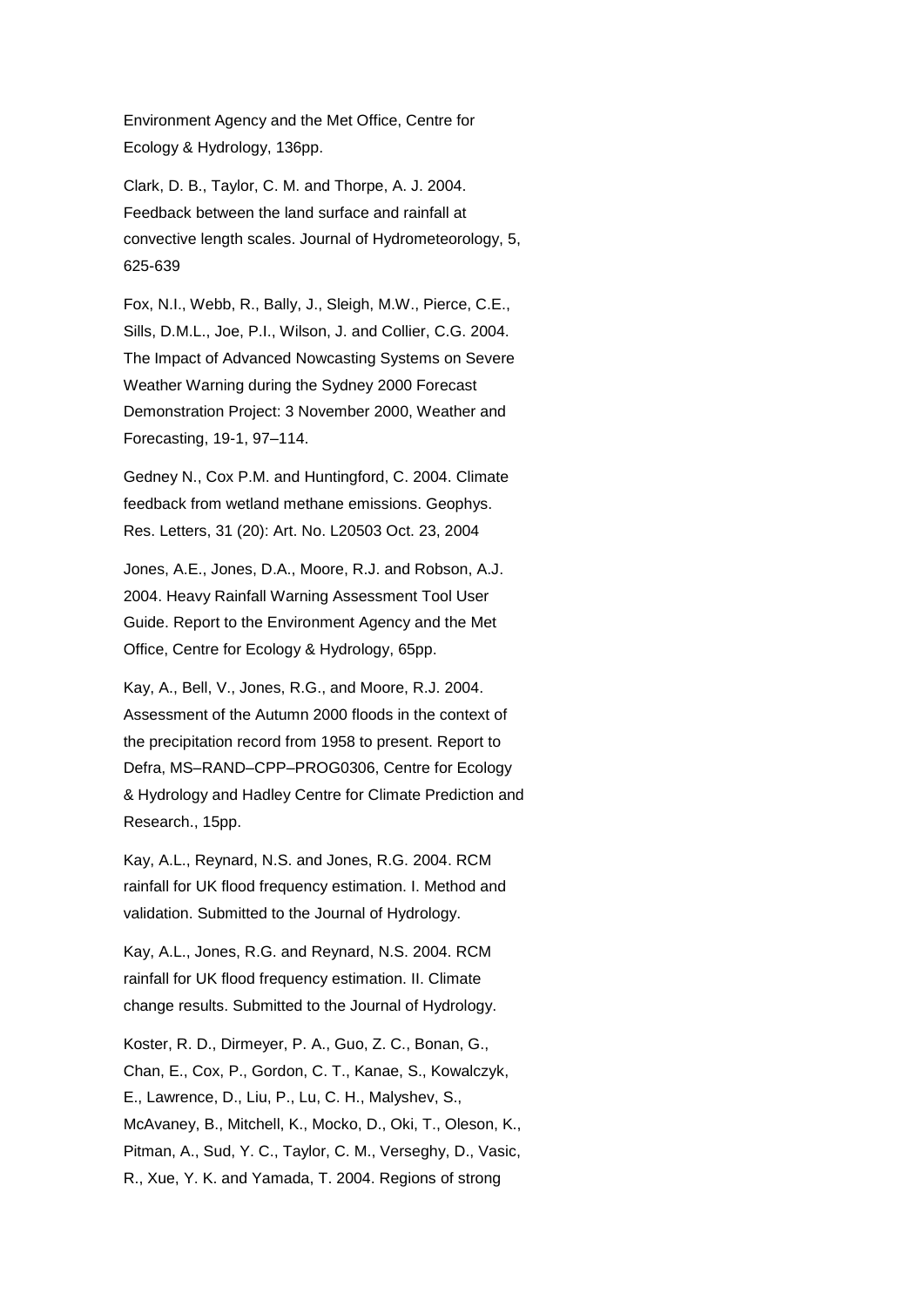coupling between soil moisture and precipitation. Science, 305, 1138-1140

Moore, R.J., Bell, V.A., Cole, S.J. and Jones, D.A. 2004. Spatio-temporal rainfall datasets and their use in evaluating the extreme event performance of hydrological models. Inception Report. Report to Defra, Research Contract FD2208, Centre for Ecology & Hydrology, 58pp.

Moore, R.J., Jones, A.E., Jones, D.A., Black, K.B. and Bell, V.A. 2004. Weather radar for flood forecasting: some UK experiences. 6th Int. Symp. on Hydrological Applications of Weather Radar, 2-4 February 2004, Melbourne, Australia, 11pp.

Pierce, C.E., Ebert, E., Seed, A.W., Sleigh, M., Collier, C.G., Fox, N.I., Donaldson, N., Wilson, J.W., Roberts, R. and Mueller, C.K. 2004. The Nowcasting of Precipitation during Sydney 2000: An Appraisal of the QPF Algorithms, Weather and Forecasting, 19-1 , 7–21.

Pierce, C.E., Bowler, N., Seed, A., Jones, A., Jones, D. and Moore, R.J. 2004. Use of a stochastic precipitation nowcast scheme for fluvial flood forecasting and warning, 6th Int. Symp. on Hydrological Applications of Weather Radar, 2-4 February 2004, Melbourne, Australia, 11pp.

Parker, D. J., Burton, R. R., Diongue, A., Ellis, R. J., Felton, M., Taylor, C. M., Thorncroft, C. and Bessemoulin, P. 2004. The Diurnal Cycle of the West African Monsoon Circulation. Q. J. R. Meteorol. Soc.

Pierce, C.E., Bowler, N., Seed, A. 2004. Development of a stochastic precipitation forecasting scheme for fluvial flood forecasting and warning. Flood Risk Assessment. Proc. conference held by the Institute of Mathematics and its Applications, 7-8 September 2004, University of Bath, UK, 199-207.

Roberts, N. 2004. Measuring the fit of rainfall analyses and forecasts to radar: Strategy for evaluation. Forecasting Research Technical Report No. 432, Met Office, UK.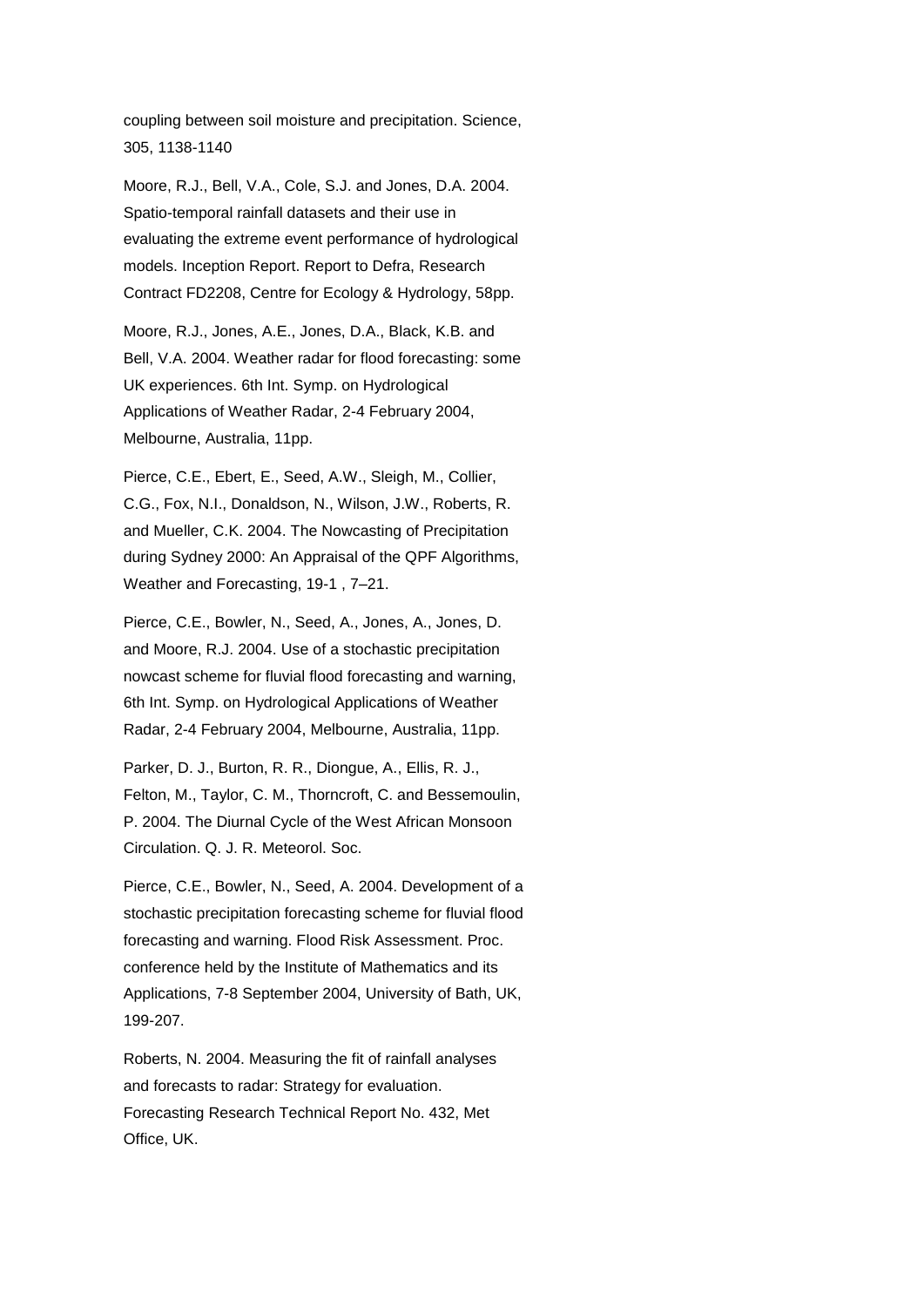Smith, R.N.B., Blyth, E.M., Finch, J.W., Goodchild, S., Hall, R.L. and Madry, S. 2004. Soil state and surface hydrology diagnosis based on MOSES in the Met Office Nimrod nowcasting system. Forecasting Research Technical Report No. 428. **[Available in Met Office](http://www.metoffice.gov.uk/archive/forecasting-research-technical-report-428)  [Publications Archive.](http://www.metoffice.gov.uk/archive/forecasting-research-technical-report-428)** Also submitted to Meteorol. Appl.

Vehviläinen, B., Cauwenberghs, M.K., Cheze, J.L., Moore, R.J., Salek, M., Jurczyk, A. and Szturc, J. 2004. Weather radar in hydrological forecasting systems. Third European Conference on Radar Meteorology and Hydrology (ERAD), ERAD3-A-00157.

Wilson, J.W., Ebert, E.E., Saxen, T.R., Roberts, R.D., Mueller, C.K., Sleigh, M., Pierce, C.E. and Seed, A. 2004. Sydney 2000 Forecast Demonstration Project: Convective Storm Nowcasting, Weather and Forecasting, 19-1, 131– 150.

#### <span id="page-18-0"></span>**[back to top](#page-0-1)**

## **2003**

Bell, V.A. and Moore, R.J. 2003. Development of a flow routing and flood inundation facility for Nimrod/CMetS: Preliminary formulation and results. Report to the Met Office, Centre for Ecology & Hydrology, 27pp.

Bell, V.A., Moore, R.J. and Jones, R.G. 2003. Development of a flow routing model coupled to a Regional Climate Model for Europe: Preliminary formulation and results. Annex 15a subcontract report to Defra, Centre for Ecology & Hydrology, 42pp.

Betts, R.A., Cox, P.M., Collins, M., Harris, P.P., Huntingford, C. and Jones, C.D.: 2003 The role of ecosystem-atmosphere interactions in simulated Amazonian precipitation decrease and forest dieback under global climate warming. Theoretical and Applied Climatology, accepted subject to revision.

Bolgov,M.V., Gottschalk,L., Krasovskaia,I., Moore,R.J. (eds.) 2002. Hydrological Models for Environmental Management. NATO Science Series, 2. Environmental Security – Vol. 79, Kluwer, 263pp.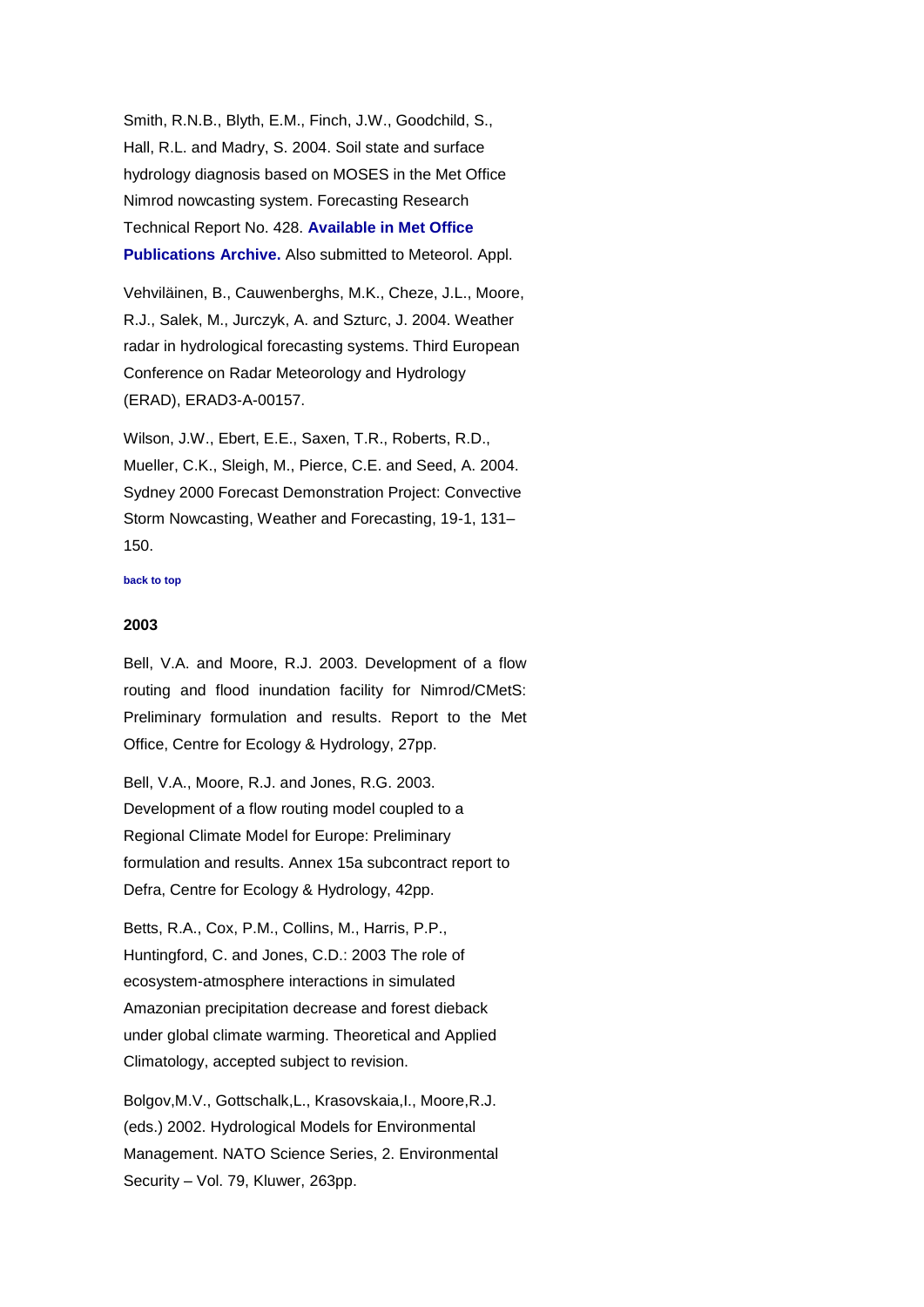Bowler, N., Pierce, C.E. and Seed, A. 2003. Development of a precipitation nowcasting algorithm based upon optical flow techniques. Journal of Hydrology.

Bowler,N., Seed,A., Pierce,C.E. 2003. Work on the generation of probabilistic nowcasts of precipitation. Forecasting Research Technical Report, JCHMR, Met Office, .

Clark, D. B., Taylor, C. M., and Thorpe, A. J. 2003. Feedback between the land surface and rainfall at convective length scales. Journal of Hydrometeorology, .

Clark, D. B., Taylor, C. M., Thorpe, A. J., Harding, R. J. and Nicholls, M. E. 2003. The influence of spatial variability of boundary-layer moisture on tropical continental squall lines. Q. J. R. Meteorol. Soc., 129, 1101-1121

Cox, P.M., Betts, R.A., Collins, M., Harris, P.P., Huntingford, C. and Jones, C.D. 2004. Amazon dieback under climate-carbon cycle projections for the 21st Century. Theoretical and Applied Climatology, accepted subject to revision.

Essery, R. L. H., Best, M. J., Betts, R. A., Cox, P. M. and Taylor, C. M. 2003. Explicit representation of subgrid heterogeneity in a GCM land surface scheme. Journal of Hydrometeorology, 4, 530-543

Gedney N. and Cox P.M. 2003. The sensitivity of global climate model simulations to the representation of soil moisture heterogeneity. J. Hydrometeorol. 4(6), 1265- 1275.

Hall,R.L., Huntingford,C., Harding,R.J., Lloyd,C.R. and Cox,P.M., 2003. An improved description of soil hydraulic and thermal properties of arctic peatland for use in a GCM. Hydrological Processes, .

Huntingford, C., Harris, P.P., Gedney, N. Cox, P.M., Betts, R.A., Marengo J. and. Gash, J.H.C. 2003. Investigating the potential for Amazon die-back in a future climate using a GCM analogue model. Theorectical and Applied Climatology, accepted.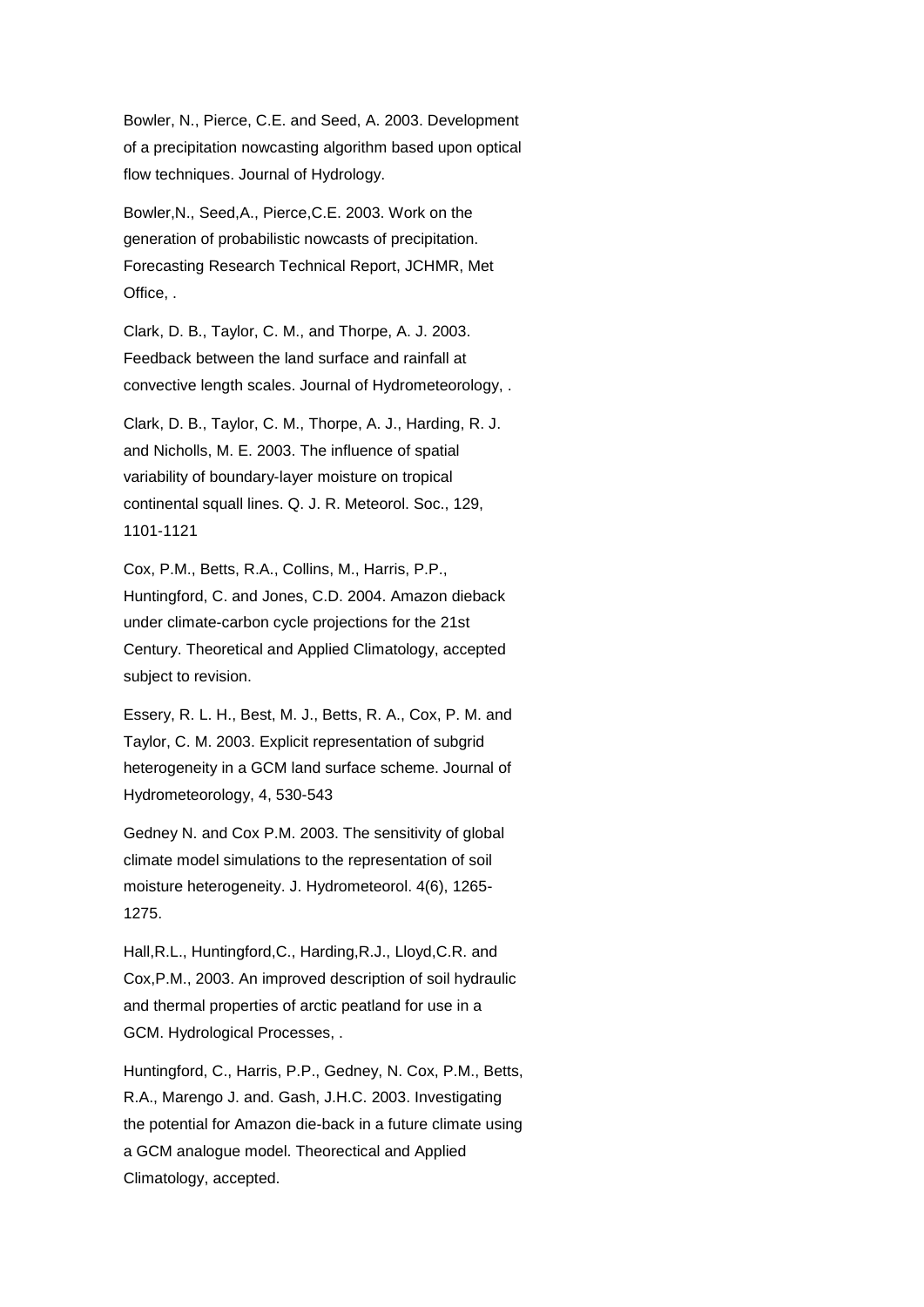Huntingford, C., Jones, R.G., Prudhomme, C., Lamb, R., Gash, J.H.C. and. Jones D.A.2003. Regional climatemodel predictions of extreme rainfall for a changing climate. Q. J. R. Meteorol. Soc, 129, 1607-1621

Jones, D.A. 2003. Use of several indices of event severity for floods and drought. Hydrology and Earth System Sciences, 7(5), 642-651.

Jones, A.E., Jones, D.A. and Moore, R.J. 2003. Development of Rainfall Forecast Performance Monitoring Criteria. Phase 1: Development of Methodology and Algorithms. Report to the Environment Agency and the Met Office, Centre for Ecology & Hydrology, 291pp.

Jones, A.E., Jones, D.A. and Moore, R.J. 2003. Heavy Rainfall Warning Assessment Tool User Guide. Report to the Environment Agency and the Met Office, Centre for Ecology & Hydrology, 53pp.

Jones, C.D., Cox, P.M., and Huntingford, C. 2003. Uncertainty in climate-carbon cycle projection associated with the sensitivity of soil respiration to temperature. Tellus, 55, 642.

Kay, A.L. 2003. Estimation of UK flood frequencies using RCM rainfall: An further investigation. Met Office Annex 15a Subcontract Report 2, Centre for Ecology & Hydrology, 48pp.

Pierce, C.E. 2003. Operational quantitative precipitation nowcasting in the Met Office. Floods in Scotland, A. Black, Ed., Institute of Civil Engineers & Royal Meteorological Society, 6-7.

Roberts, N. 2003. Results from high-resolution simulations of convective events. Forecasting Research Technical Report No. 402, Met Office, UK.

Roberts, N. 2003. The impact of a change to the use of the convection scheme in high-resolution simulations of convective events. Forecasting Research Technical Report No. 407, Met Office, UK.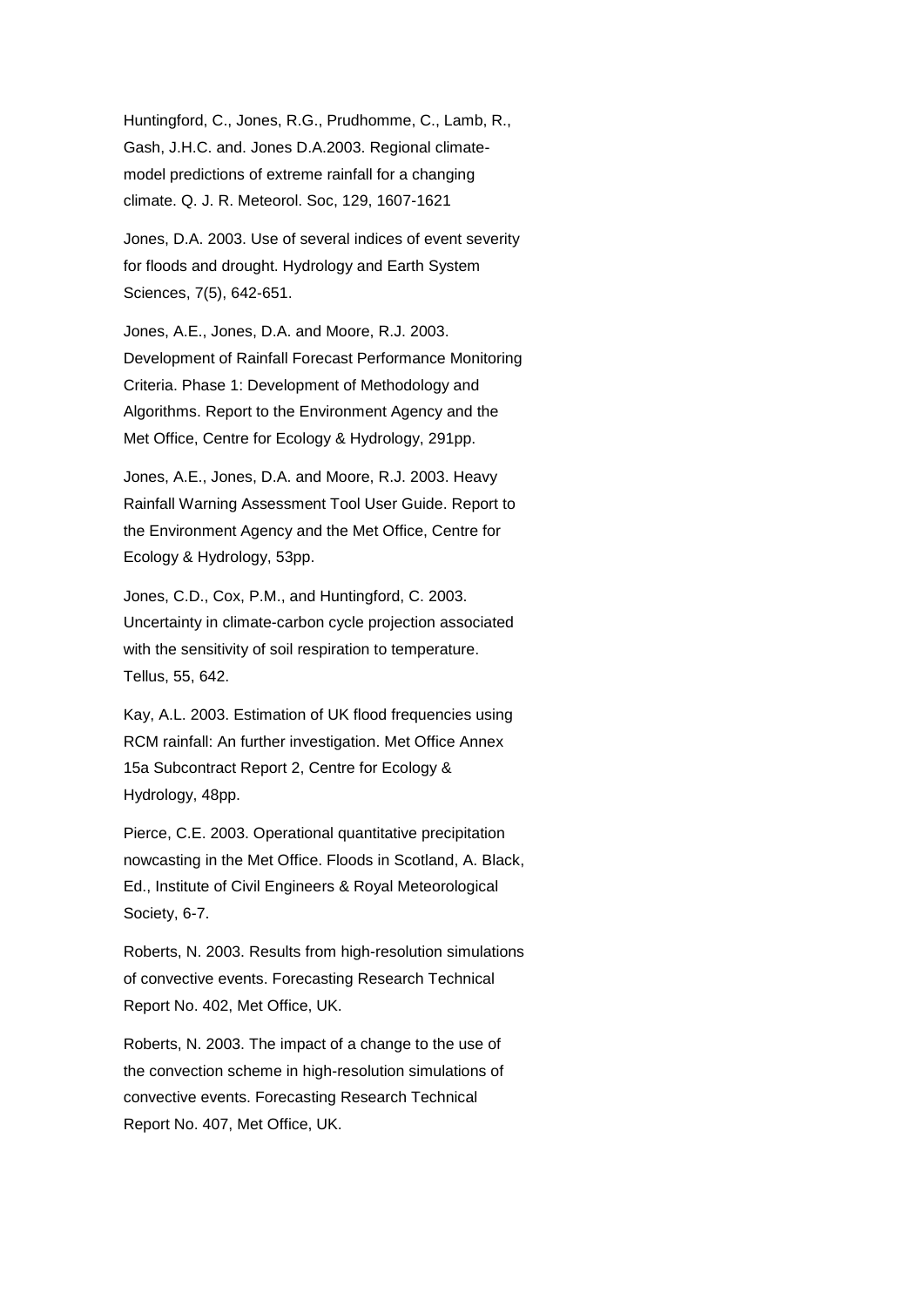Roberts, N., 2003. Precipitation diagnostics for a high resolution modelling system. Forecasting Research Technical Report No. 423, Met Office, UK.

Taylor, C. M., Ellis, R. J., Parker, D. J., Burton, R. R. and Thorncroft, C. D. 2003. Linking boundary layer variability with convection - a case study from JET2000. Q. J. R. Meteorol. Soc., 129, 2233-2253

Taylor, C. M., Parker, D. J., Lloyd, C. R. and Thorncroft, C. D. 2003. Observations of synoptic scale land surface variability and its coupling with the atmosphere. Q. J. R. Meteorol. Soc..

Thorncroft, C. D., Parker, D. J., Burton, R. R., Diop, M., Ayers, J. H., Barjat, H., Devereau, S., Diongue, A., Dumelow, R., Kindred, D. R., Price, N. M., Saloum, M., Taylor, C. M. and Tompkins, A. M. 2003. The JET2000 project - Aircraft observations of the African easterly jet and African easterly waves. Bull. Am. Meteorol. Soc., 84, 337-351.

Thorncroft, C. D., Parker, D. J., Burton, R. R., Diop, M., Ayers, J. H., Barjat, H., Devereau, S., Diongue, A., Dumelow, R., Kindred, D. R., Price, N. M., Saloum, M., Taylor, C. M. and Tompkins, A. M. 2003. The JET2000 project - Aircraft observations of the African easterly jet and African easterly waves. *Bull. Am. Meteorol. Soc*., 84, 337-351.

#### <span id="page-21-0"></span>**[back to top](#page-0-1)**

### **2002**

Black, K. B., Parker, J., Jones, A. E., and Moore, R.J. 2002. Hyrad User Guide. Hyrad Weather Radar System and Display Client Implementation Document Series. Produced for the Environment Agency NIWRDS project. Centre for Ecology & Hydrology, 54pp.

Bowler, N., Pierce, C. E. 2002. Development of a short range QPF algorithm based upon Optic Flow techniques. Forecasting Research Technical Report, Met Office.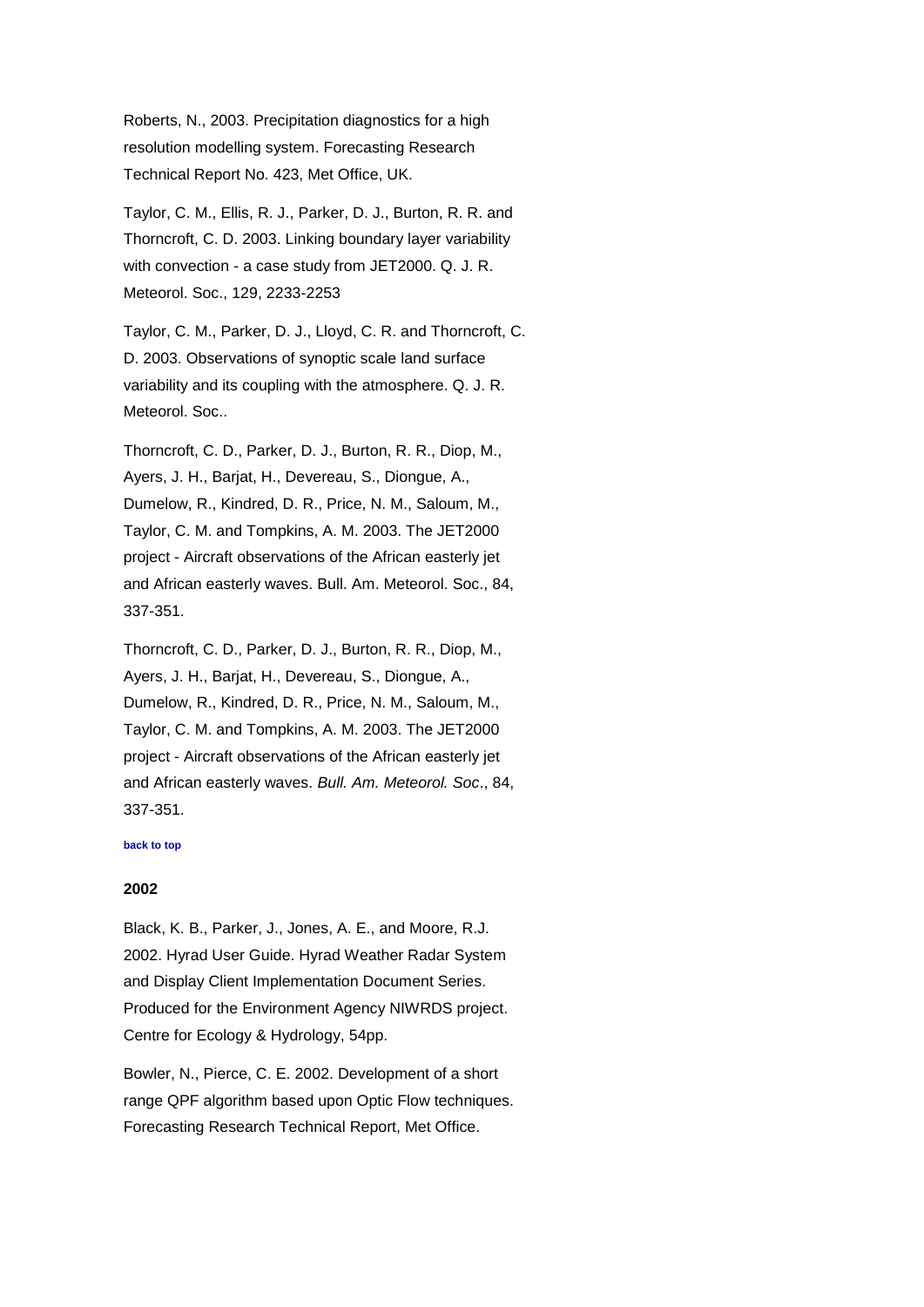Borga, M., Tonelli, F., Moore, R.J. and Andrieu, H. 2002. Long-term assessment of bias adjustment in radar rainfall estimation. Water Resources Research, 38(11), 10.1029/2001WR000555.

Bowler, N., Seed, A. and Pierce, C. E. 2002. Preliminary work on the generation of probabilistic nowcasts of precipitation. Forecasting Research Technical Report, JCHMR, Met Office.

Centre for Ecology & Hydrology 2002. KW Channel Flow Routing Model. Version 2.0, February 2002. (Incorporates: Practical User Guide, Guide, Practical User Guide to the Calibration Shell, User Manual, Training Exercises).

Centre for Ecology & Hydrology 2002. Bibliography on Hydrological Applications of Weather Radar in the United Kingdom. Fourth Edition (publications notified to end of 2002). Centre for Ecology & Hydrology, 46pp.

Jones, A.E., Bell, V.A., Folwell, S.S., Moore, R.J., Farquharson, F.A., Jones, D.A., 2002. PDM and KW Model Calibration for the Citanduy Basin. South Java Flood Control Sector Project. Contract Report to GISTEC, Centre for Ecology & Hydrology, 43pp plus appendices.

Kay, A.L., Bell,V.A., Moore,R.J., and Jones,R.G. 2002. Estimation of UK flood frequencies using RCM rainfall: An initial investigation. Met Office Annex 15a Subcontract Report 1, Centre for Ecology & Hydrology 40pp.

Khatibi, R., Moore, R.J., Booij, M.J., Cadman, D. and Boyce, G. 2002. Parsimonious catchment and river flow modelling. Proc. IEMSs 2002, Integrated Assessment and Decision Support, Proc 1st Bennial Meeting of the Int. Environmental Modelling and Software Society, A.E. Rizzoli and A.J. Jakeman (Eds.), 24-27 June, University of Lugano, Switzerland, Vol. 1, 399-404.

Moore, R.J. 2002. Aspects of uncertainty, reliability and risk in flood forecasting systems incorporating weather radar. In: J.J. Bogardi and Z.W. Kundzewicz (eds.), Risk, Reliability, Uncertainty and Robustness of Water Resources Systems, Cambridge University Press, 30-40.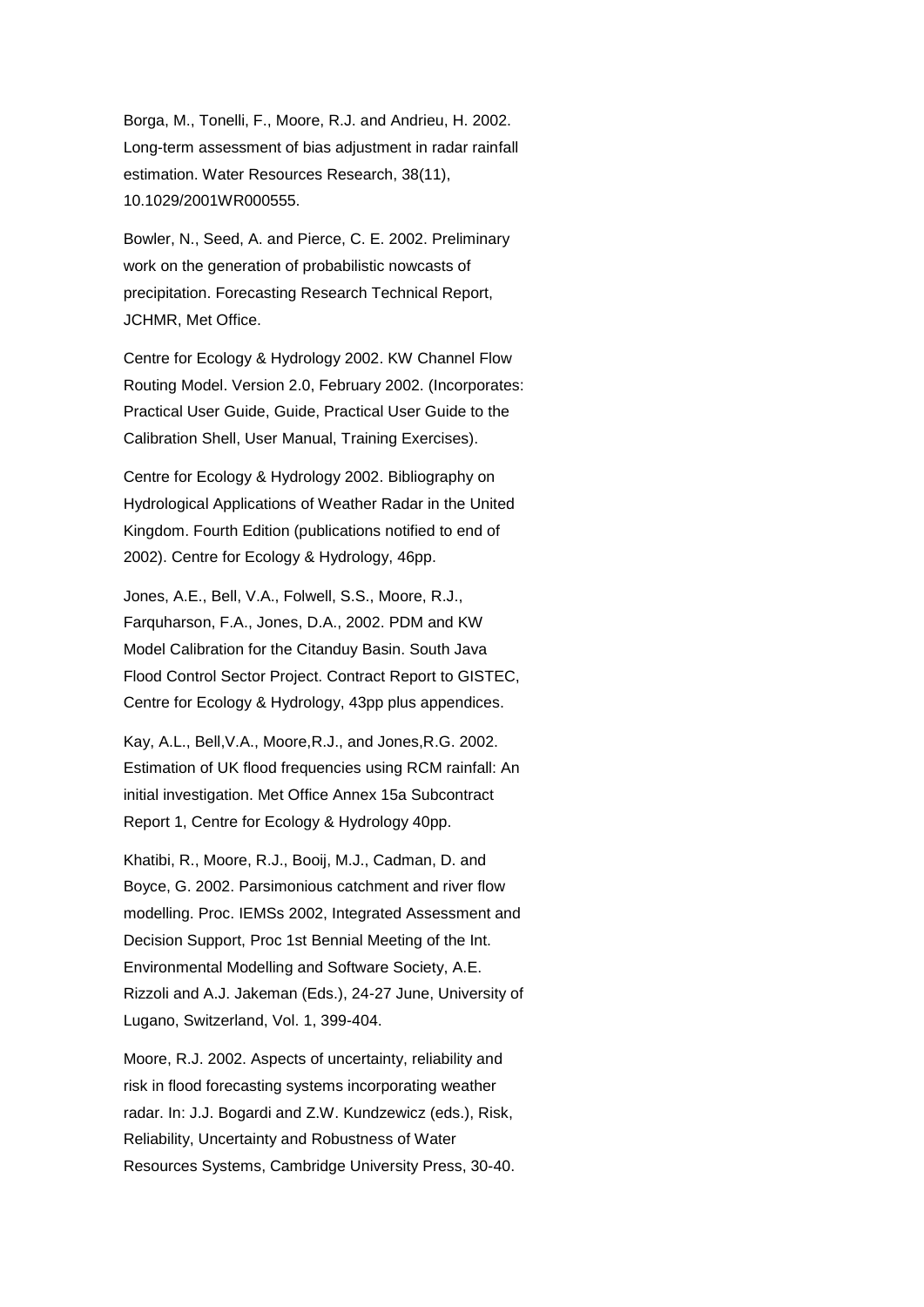Moore, R.J. 2002. Book Reviews. Fractal river basins. Chance and self-organisation by Ignacio Rodriguez-Iturbe and Andrea Rinaldo. Hydrology & Earth System Sciences, 6(2), 295.

Moore, R.J. and Bell, V.A. 2002. Incorporation of groundwater losses and well level data in rainfall-runoff models illustrated using the PDM. Hydrology and Earth System Sciences, 6(1), 25-38.

Pierce, C. E. 2002. The implementation of a Nimrod system in Poland for IMGW. System specification document Part 1: Nimrod components and process descriptions. JCHMR, Met Office.

Pierce, C.E. 2002. The implementation of a Nimrod system in Poland for IMGW. System specification document Part 2: Nimrod input-output matrix and missing data functionality. JCHMR, Met Office.

Pierce, C.E. 2002. The implementation of a Nimrod system in Poland for IMGW. Specification of the Nimrod domain and projection. JCHMR, Met Office.

Pierce, C.E., Seed, A., Ebert, E.E., Fox, N., Sleigh, M., Collier, C.G., Donaldson, N., Wilson, J. W., Roberts, R., Mueller, C. 2002. The nowcasting of precipitation during Sydney 2000: an appraisal of the QPF algorithms. Weather and Forecasting, Special Issue.

Taylor, C.M., Lambin, E.F., Stephenne, N., Harding, R.J. and Essery, R.L.H., 2002. The influence of land use change on climate in the Sahel, Journal of Climate, 15(24): 3615-3629.

Wilson, J. W., Ebert, E., Saxen, T., Pierce, C. E., Sleigh, M., Seed, A., Roberts, R., Mueller, C., 2002. Sydney 2000 Forecast Demonstration Project: Convective Storm Nowcasting. Weather and Forecasting, Special Issue.

#### <span id="page-23-0"></span>**[back to top](#page-0-1)**

# **2001**

Bell, V.A., Carrington, D.S. and Moore, R.J. 2001. Comparison of rainfall-runoff models for flood forecasting.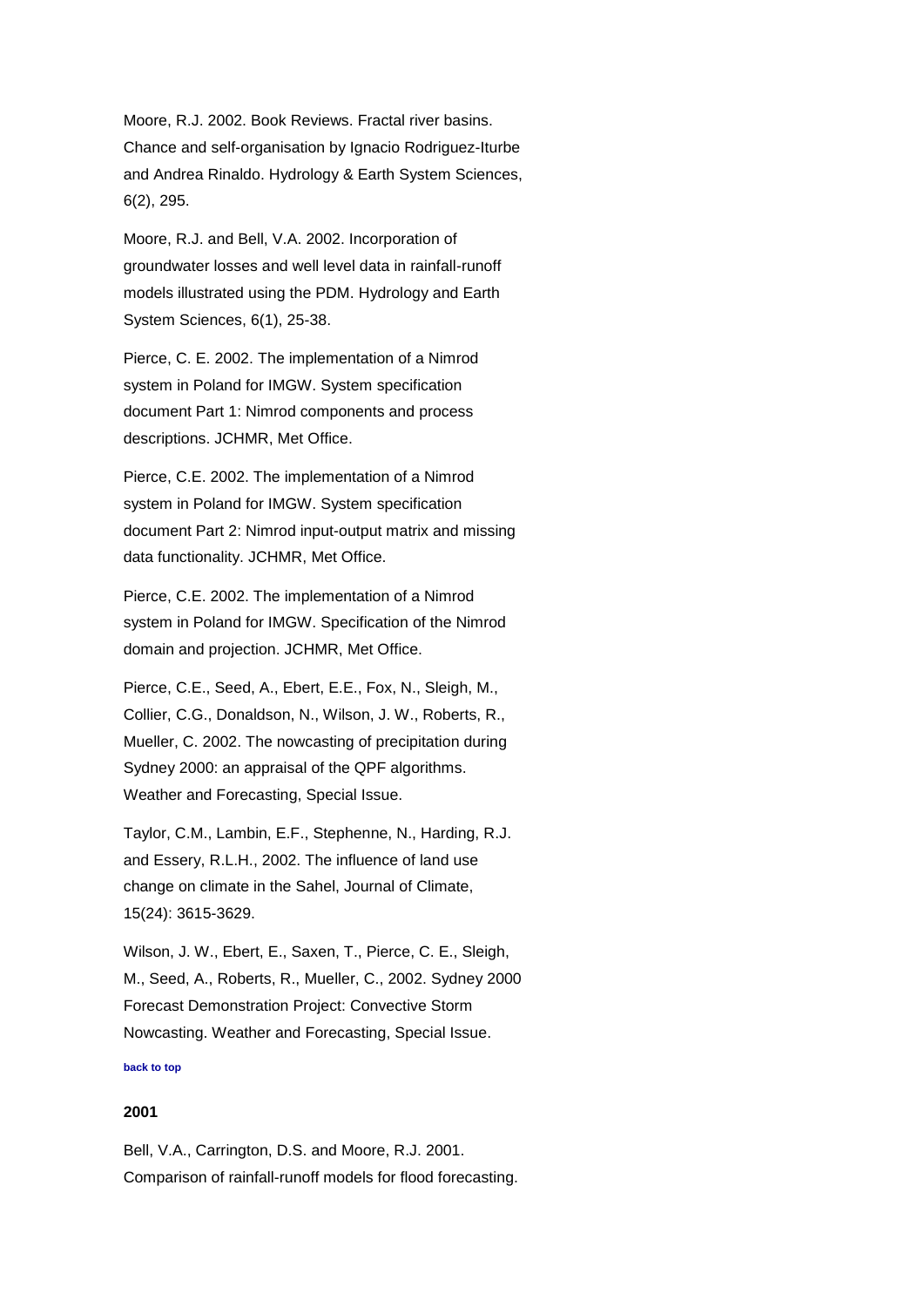Part 2: Calibration and evaluation of models. Environment Agency R&D Technical Report W242, Research Contractor: Institute of Hydrology, September 2001, Environment Agency, 239pp.

Bell, V.A. and Moore, R.J. 2001. PDM rainfall-runoff model extensions for use in the Demer Basin Operational Model, Flanders, Belgium. Contract Report to Wallingford Software for International Marine & Dredging Consultants NV on behalf of AMINAL, Belgium. Centre for Ecology & Hydrology, 53pp.

Borga, M., Tonelli, F., Moore, R.J., and Andrieu, H. 2002. Long-term assessment of bias adjustment in radar rainfall estimation. Water Resources Research, accepted for publication.

Centre for Ecology & Hydrology 2001. Rainfall Model Scientific Background. Real Time System. Andhra Pradesh Cyclone Hazard Mitigation Project. V1.0. Government of Andhra Pradesh/World Bank, 29pp.

Centre for Ecology & Hydrology 2001. Rainfall Model User Manual. Real Time System. Andhra Pradesh Cyclone Hazard Mitigation Project. V1.0. Government of Andhra Pradesh/World Bank, 28pp.

Centre for Ecology & Hydrology 2001. Rainfall Model System Administration Manual. Real Time System. Andhra Pradesh Cyclone Hazard Mitigation Project. V1.0. Government of Andhra Pradesh/World Bank, 9pp.

Centre for Ecology & Hydrology 2001. Hyrad Weather Radar System. Specification and Design. A National Interim Weather Radar Display System (NIWRDS) for the Environment Agency. Document version 1.0.000, 17 September 2001, Contract Report to the Environment Agency.

Centre for Ecology & Hydrology 2001. PDM Rainfall-Runoff Model. Version 2.0, March 2001. (Incorporates: Practical User Guide, Guide, Practical User Guide to the Calibration Shell, User Manual, Training Exercises).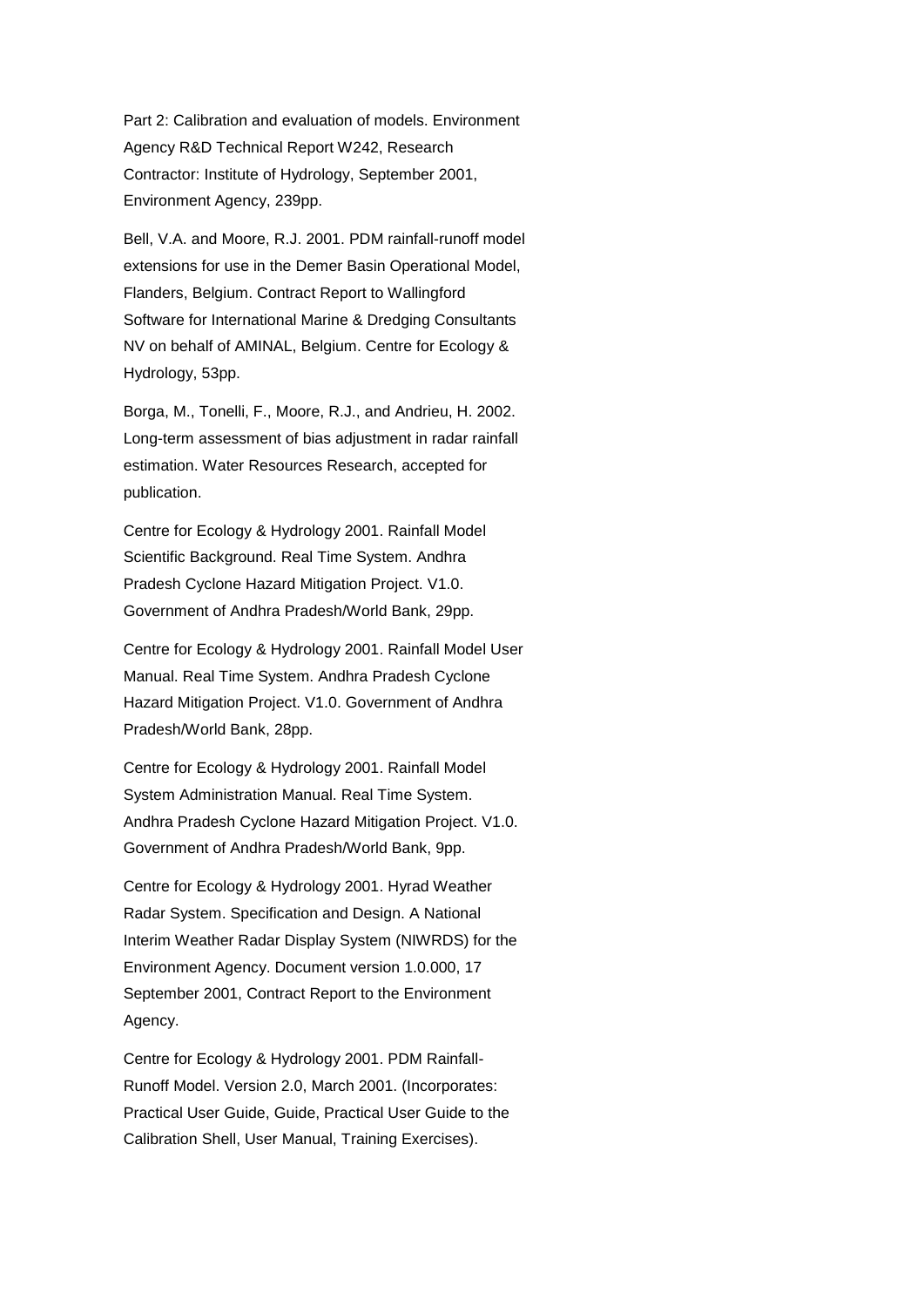Centre for Ecology & Hydrology 2001. PSM Rainfall-Runoff Model. Version 2.0, March 2001. (Incorporates: Practical User Guide, Guide, Practical User Guide to the Calibration Shell, User Manual, Training Exercises).

Centre for Ecology & Hydrology 2001. Modelling, risk estimation and management of ecological systems subject to natural hazards. Interim Final Report to November 2001. CEH Integrating Fund Project, 6pp plus Appendices. Appendices include the draft papers:

Fox, N., Sleigh, M. and Pierce, C. 2001: Forecast Demonstration Project Sydney 2000: Part 1: An overview of the project and the participating systems. Weather, 56, 397-404.

Fox, N., Webb, R., Bally, J., Sleigh, M., Pierce, C. E., Sills, D., Wilson, J. W., Roberts, R., Joe, P., Collier, C.G., 2002. The impact of advanced nowcasting systems on severe weather warning: a case study of the 3 November 2000 Sydney supercell. Weather and Forecasting, Special Issue.

Goode, K., Bell, V.A., Jones, D.A., Moore, R. J. 2001. River Flow Forecasting System Model Network for the River Tees. Report for the Environment Agency, Centre for Ecology & Hydrology, 103pp, 2001 Revision.

Halcrow 2001. Tidal Thames – Hydrodynamic Modelling. Calculation of Defence Levels. November 2001. 35pp plus Appendices.

Jones, A.E. 2001. Raingauge rainfall estimation for realtime rainfall-runoff modelling. MSc Dissertation, Dept. of Meteorology, University of Reading, August 2001, 99pp.

Jones, D.A. 2001. Tidal Thames Probability Analysis. Contract Report to Halcrow for the Environment Agency, Centre for Ecology & Hydrology, 45pp.

Mecklenburg, S., Bell, V.A., Carrington, D.S., Cooper, A.M., Moore, R.J., AND Pierce, C.E. 2001. Applying COTREC-derived rainfall forecasts to the rainfall-runoff model PDM—estimating error sources. Abstract. 30th Int.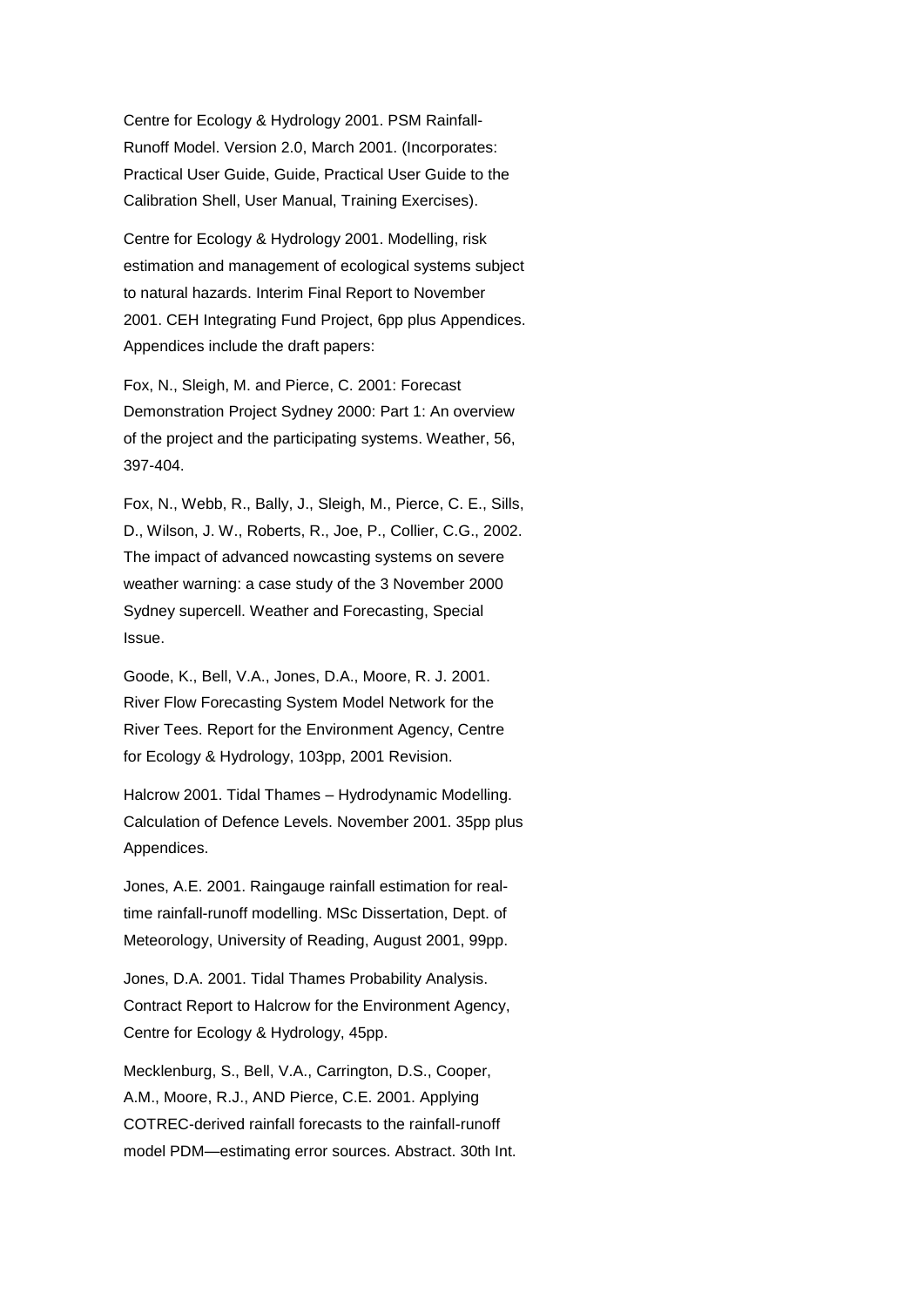Conf. on Radar Meteorology, Munich, Germany, 19-24 July 2001, AMS, Paper 1.7, 14-16.

Mecklenburg, S., Bell, V.A., Carrington, D.S., Cooper, A.M., Moore, R.J., and Pierce, C.E. 2001. Interfacing COTREC-derived rainfall forecasts with the rainfall-runoff model PDM. Fifth Int. Symp. on Hydrological Applications of Weather Radar – Radar Hydrology, Proceedings, 19-22 November 2001, Heian-Kaikan, Kyoto Japan, 457-462.

Misumi, R., Bell, V.A., Moore, R.J. 2001. River flow forecasting using a rainfall disaggregation model incorporating small-scale topographic effects. Meteorol. Appl., 8(3), 297-305.

Moore, R.J. 2001. Book Reviews. Rainfall-Runoff Modelling: The Primer by K.J. Beven, Hydrology and Earth System Sciences, 5(1), 133-135.

Moore, R.J. and Bell, V.A. 2001. Comparison of rainfallrunoff models for flood forecasting. Part 1: Literature review of models. Environment Agency R&D Technical Report W241, Research Contractor: Institute of Hydrology, September 2001, Environment Agency, 94pp.

Pierce, C. E., 2001. Final report on the Met Office contribution to the World Weather Research Programme (WWRP) Forecast Demonstration Project (FDP) Sydney 2000. Forecasting Research Technical Report No. 351, Met Office, August 2001.

Pierce, C. E. and Cooper, A. M., 2001. Comparison of the performance of 2 km resolution Object-Oriented Model and Nimrod advection precipitation nowcast schemes. Forecasting Research Technical Report No. 350, Met Office, December 2000.

#### <span id="page-26-0"></span>**[back to top](#page-0-1)**

## **2000**

Bell, V.A., Elliott, J.M., Moore, R.J. 2000. Modelling the effects of drought on the population of brown trout in Black Brows Beck. Ecological Modelling, 127, 141-159.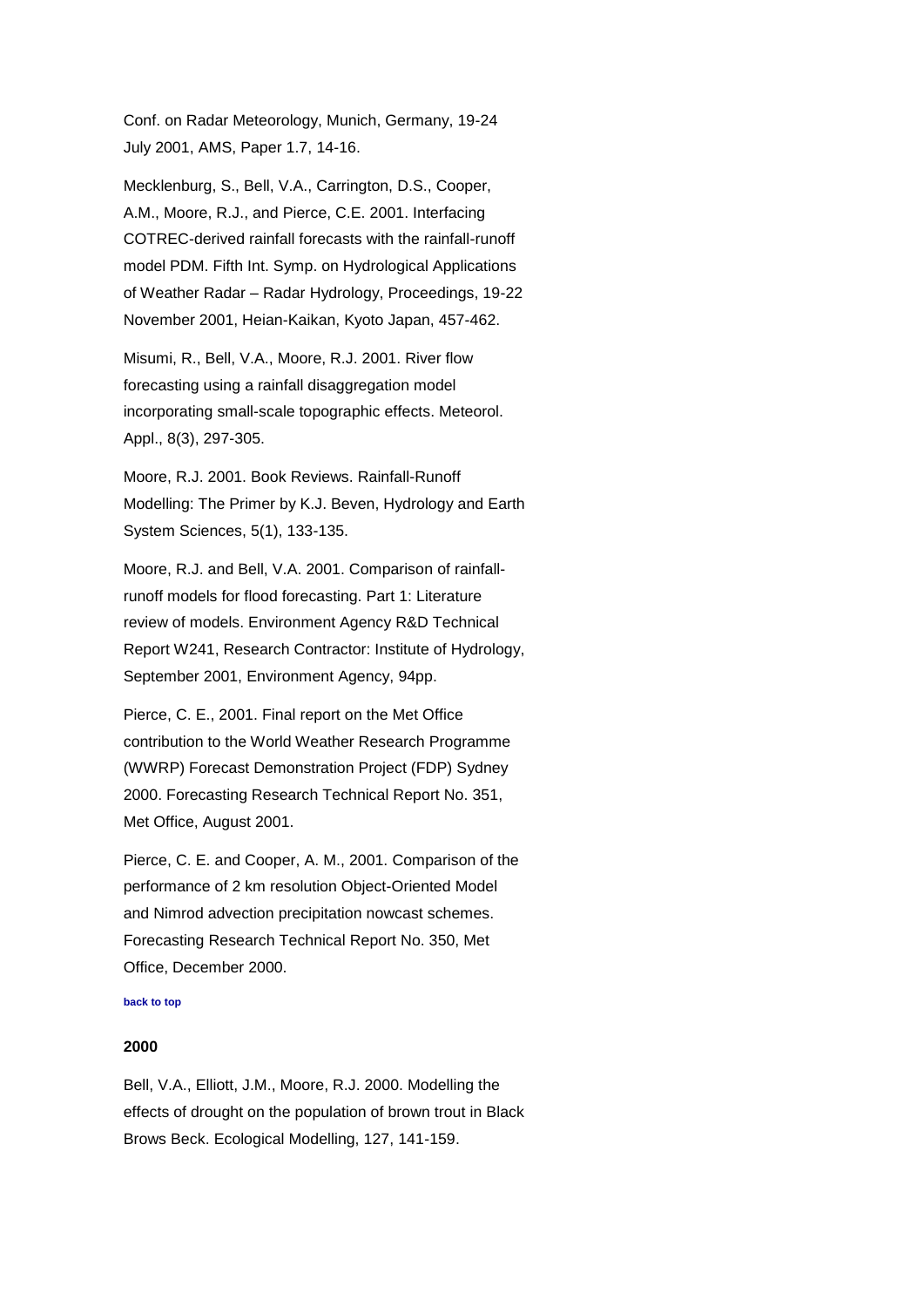Bell, V.A., Carrington, D.S. and Moore, R.J. 2000. Comparison of rainfall-runoff models for flood forecasting. Part 2: Calibration and evaluation of models. Environment Agency R&D Technical Report W242, Report prepared by the Institute of Hydrology, 239pp.

Bell, V.A., Moore, R.J. 2000. Short period forecasting of catchment-scale precipitation. Part II: A water-balance storm model for short-term rainfall and flood forecasting. Hydrology and Earth Systems Sciences, 4(4), 635-651.

Bell, V.A., Moore, R.J. 2000. The sensitivity of catchment runoff models to rainfall data at different spatial scales. Hydrology and Earth System Sciences, 4(4), 653-667.

Bell, V.A. and Moore, R.J. 2000. Snowmelt forecasting for flood warning. Abstract. HS02/02 Evaluation of existing flood warning schemes, European Geophysical Society 2000, Nice.

Bell, V.A. and Moore, R.J. 2000. Development and assessment of snowmelt models for flood forecasting and warning, R&D Technical Report W227, Research Contractor: Institute of Hydrology, Environment Agency, 60pp.

Bell, V.A., Moore, R.J. and Brown, V. 2000. Snowmelt forecasting for flood warning in Upland Britain. In: M. Lees and P. Walsh (eds.), Flood forecasting: what does current research offer the practitioner? Occasional Paper No. 12, British Hydrological Society, 11-25.

Carrington, D.S., Bell, V.A. and Moore, R.J. 2000 Intercomparison of rainfall-runoff models for flood warning. Abstract. HS02/02 Evaluation of existing flood warning schemes, European Geophysical Society 2000, Nice,

Goode, K., Bell, V.A., Jones, D.A., Moore, R. J. 2000. River Flow Forecasting System Model Network for the River Derwent, Report for the Environment Agency, Centre for Ecology & Hydrology, 109pp.

Goode, K., Bell, V.A., Jones, D.A., Moore, R. J. 2000. River Flow Forecasting System Model Network for the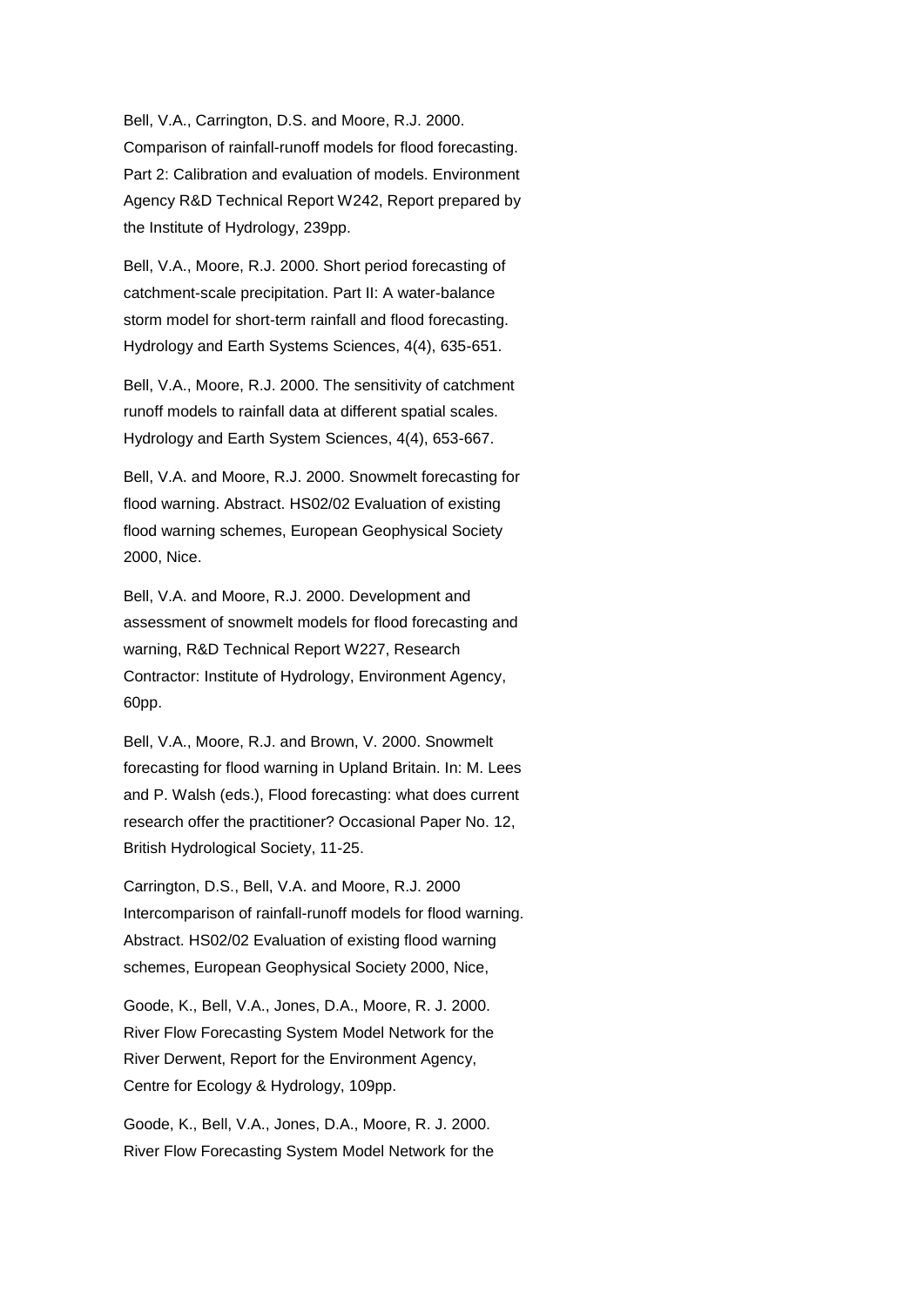River Tees. Report for the Environment Agency, Centre for Ecology & Hydrology, 101pp.

Goode, K., Moore, R. J. 2000. River Flow Forecasting System Model to the Leigh Barrier during Autumn 2000, Report for the Environment Agency, Centre for Ecology & Hydrology, 29pp.

Goode, K., Carrington, D.S., Bell, V.A. and Moore, R. J. 2000. Flood forecasting model for the Leigh Barrier, Report for the Environment Agency, Centre for Ecology & Hydrology, 38pp.

Goode, K., Bell, V.A., Jones, D.A. and Moore, R. J. 2000. Flood forecasting model for the Upper Rother, Report for the Environment Agency, Centre for Ecology & Hydrology, 57pp.

Jones, D.A., Moore, R.J., Cameron, D. 2000. River Flow Forecasting System Model Network for Northumbria, Report for the Environment Agency, Centre for Ecology & Hydrology, 13pp.

Mecklenburg, S., Bell, V.A., Carrington, D.S., Moore, R.J., Joss, J. 2000. Interfacing the radar echo tracking algorithm COTREC with the rainfall-runoff model PDM for real-time flood forecasting. 5th Int. Workshop on Precipitation in Urban Areas, From Precipitation Measurements to Design and Forecasting Modelling, 10- 12 December, Pontresina, Switzerland, Preprints of Papers, P.Burlando and Th. Einfalt (eds.), IHP-V Technical Documents in Hydrology, UNESCO, Paris, 183- 185.

Mecklenburg, S., Bell, V.A., Moore, R.J., Joss, J. 2000. Interfacing an enhanced radar echo tracking algorithm with a rainfall-runoff model for real-time flood forecasting. Phys. Chem. Earth (B), 25(10-12), 1329-1333.

Moore, R.J., Bell, V.A. and Carrington, D.S. 2000. Intercomparison of rainfall-runoff models for flood forecasting. In: M. Lees and P. Walsh (eds.), Flood forecasting: what does current research offer the